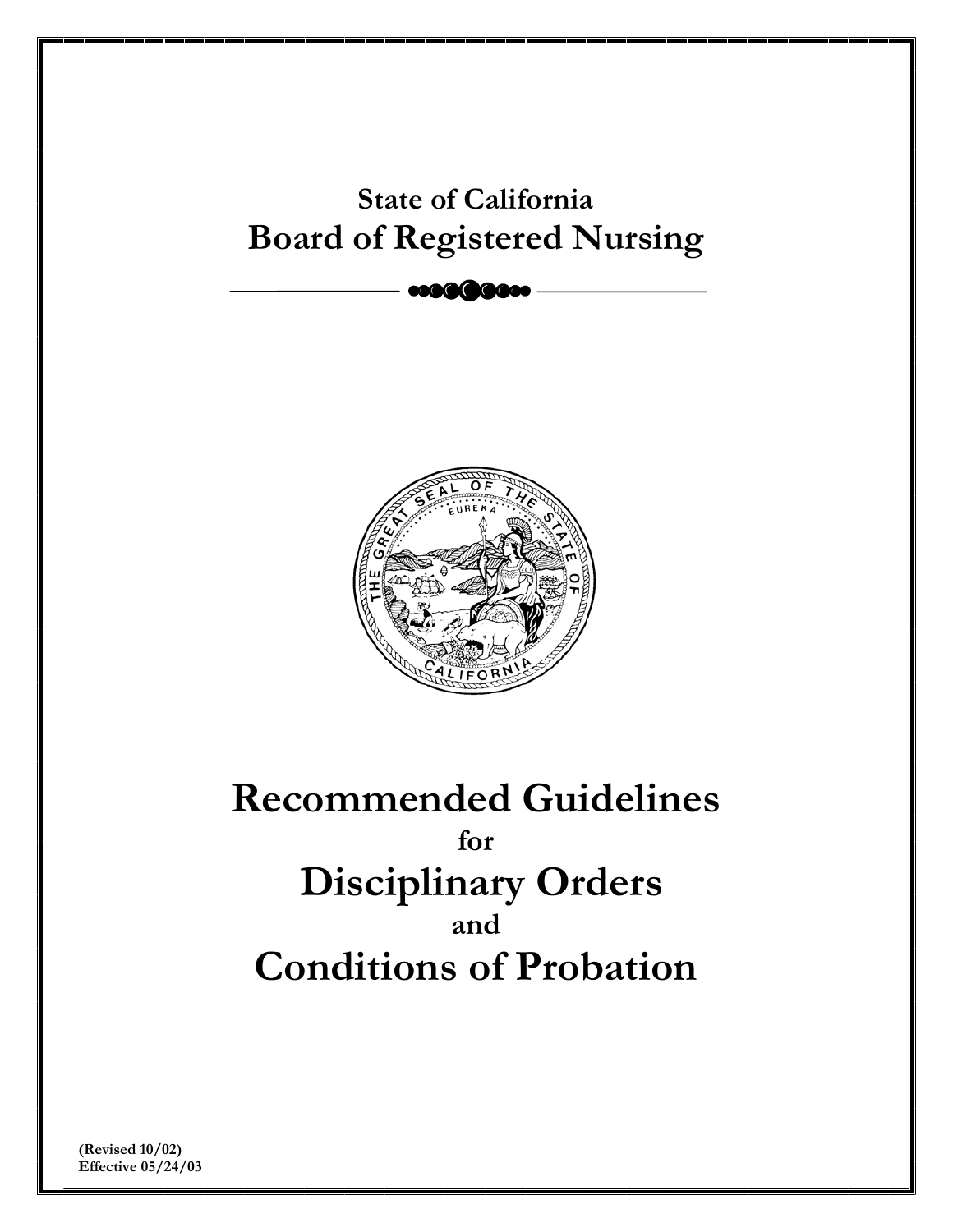# **TABLE OF CONTENTS**

# $\begin{array}{c} \hline \begin{array}{c} \hline \end{array} \end{array}$

| Page Number |
|-------------|
|             |

| Introduction                                                                  | $\mathbf{1}$ |
|-------------------------------------------------------------------------------|--------------|
| Factors to be Considered                                                      | $\mathbf{2}$ |
| Violations and Recommended Actions                                            | 3            |
| Other Situations in which Revocation is the Recommended Penalty               | 12           |
| Cost Recovery for Revocations and Surrenders                                  | 13           |
| Drug/Alcohol Rehabilitation Criteria                                          | 14           |
| Mitigation Evidence                                                           | 15           |
| Conditions of Probation and Rationale                                         | 16           |
| Listing of Probation Conditions                                               | 17           |
| Introductory Language and Standard Probation Conditions / Severability Clause | 18           |
| <b>Optional Probation Conditions</b>                                          | 24           |
| Suspension of License                                                         | 27           |
| Recommended Language for Applicants and Reinstatements                        | 28           |
| Time Frames for Petition for Reinstatement and Modification of Penalty        | 29           |
| Recommended Language for Cost Recovery for Revocations and Surrenders         | 29           |
| Index of Violations                                                           | 30           |
| Policy Statement on Denial of Licensure                                       | 32           |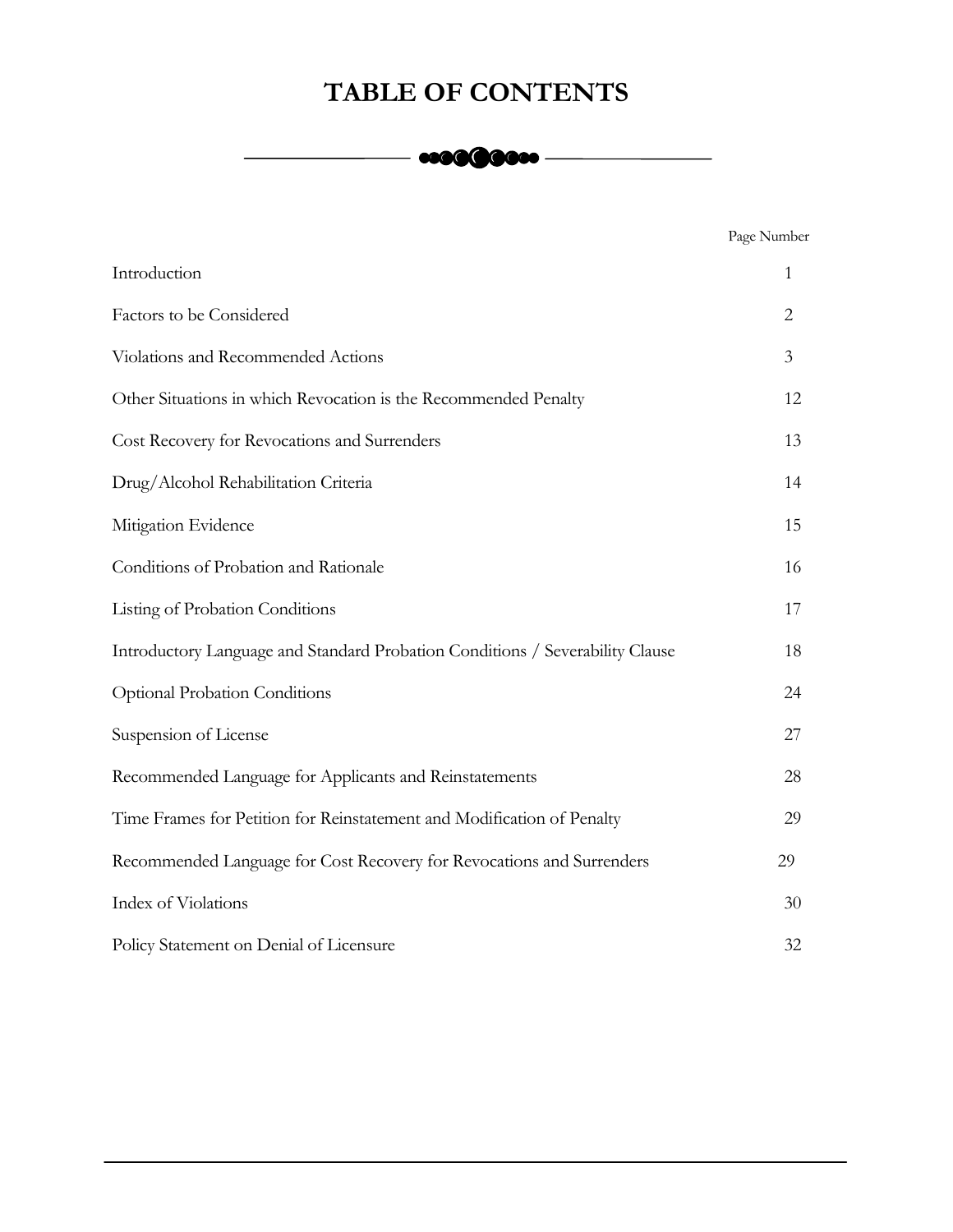# <span id="page-2-0"></span>------......... ------ **Introduction**

In keeping with its obligation to protect the consumer of nursing services from the unsafe, incompetent and/or negligent registered nurse, the Board of Registered Nursing has adopted the following recommended guidelines for disciplinary orders and conditions of probation for violations of the Nursing Practice Act.

**The Board carefully considers the totality of the facts and circumstances in each individual case, with the safety of the public being paramount. Consequently, the Board requests that the Administrative Law Judge clearly delineate the factual basis for his/her decision. This is especially important should the ALJ deviate from the recommended guidelines. The rationale for the deviation should be reflected in the decision to enable the Board to understand the reasons therefore and to evaluate the appropriateness of the decision.** 

If, at the time of hearing, the Administrative Law Judge finds that the respondent for any reason is not capable of safe practice, the Board favors outright revocation of the license. If, however, the respondent has demonstrated a capacity to practice safe nursing, a stayed revocation order with probation is recommended.

Suspension of a license may also be appropriate where the public may be better protected if the practice of the registered nurse is suspended in order to correct deficiencies in skills, education or personal rehabilitation. (See "Actual Suspension of License" on page 27.)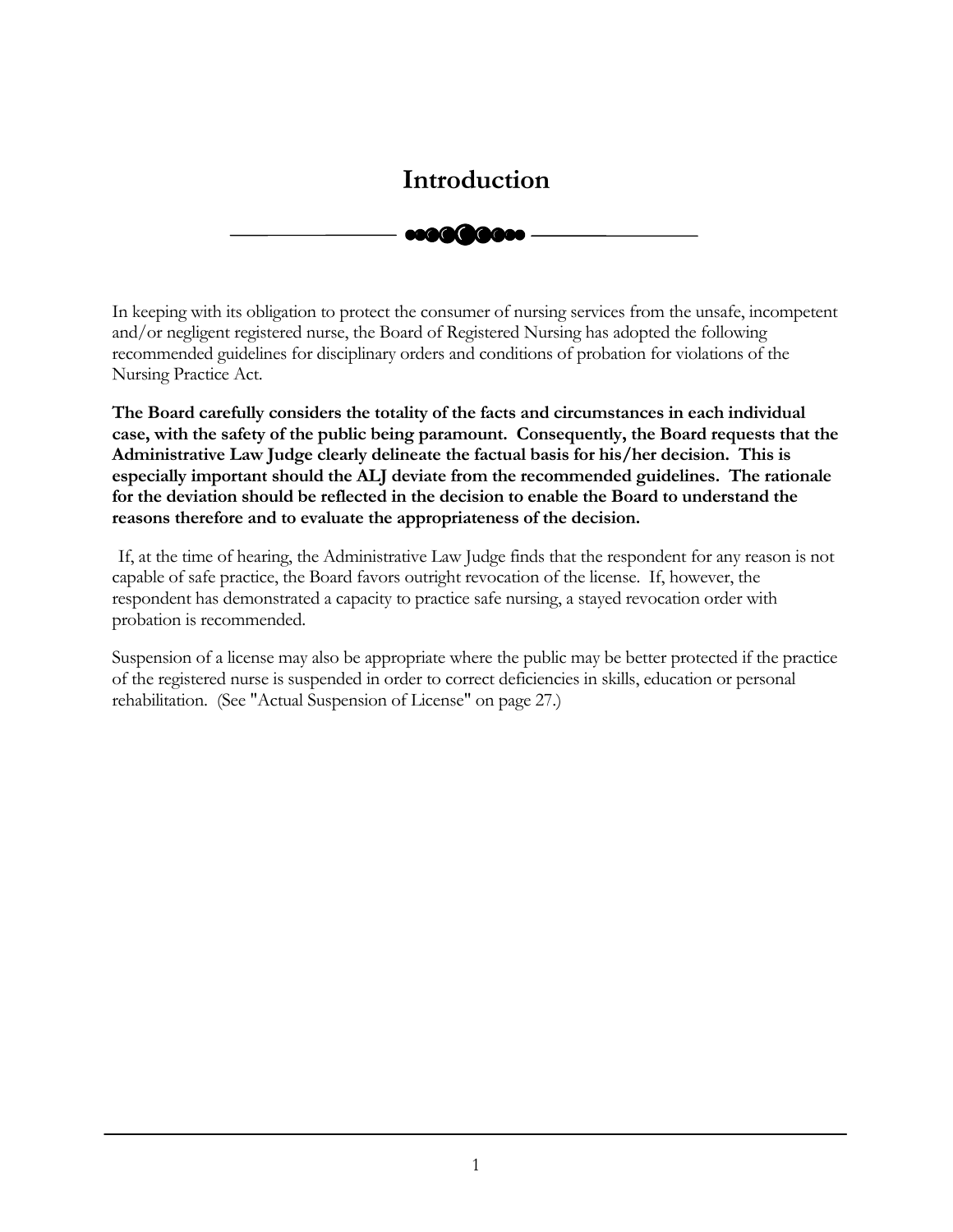# <span id="page-3-0"></span>Factors to Be Considered<br> **CONSIDER CONSIDER AND CONSIDER**



In determining whether revocation, suspension or probation is to be imposed in a given case, factors such as the following should be considered:

- 1. Nature and severity of the act(s), offenses, or crime(s) under consideration.
- 2. Actual or potential harm to the public.
- 3. Actual or potential harm to any patient.
- 4. Prior disciplinary record.
- 5. Number and/or variety of current violations.
- 6. Mitigation evidence.
- 7. Rehabilitation evidence.
- 8. In case of a criminal conviction, compliance with conditions of sentence and/or court-ordered probation.
- 9 Overall criminal record.
- 10. Time passed since the act(s) or offense(s) occurred.
- 11. If applicable, evidence of expungment proceedings pursuant to Penal Code Section 1203.4.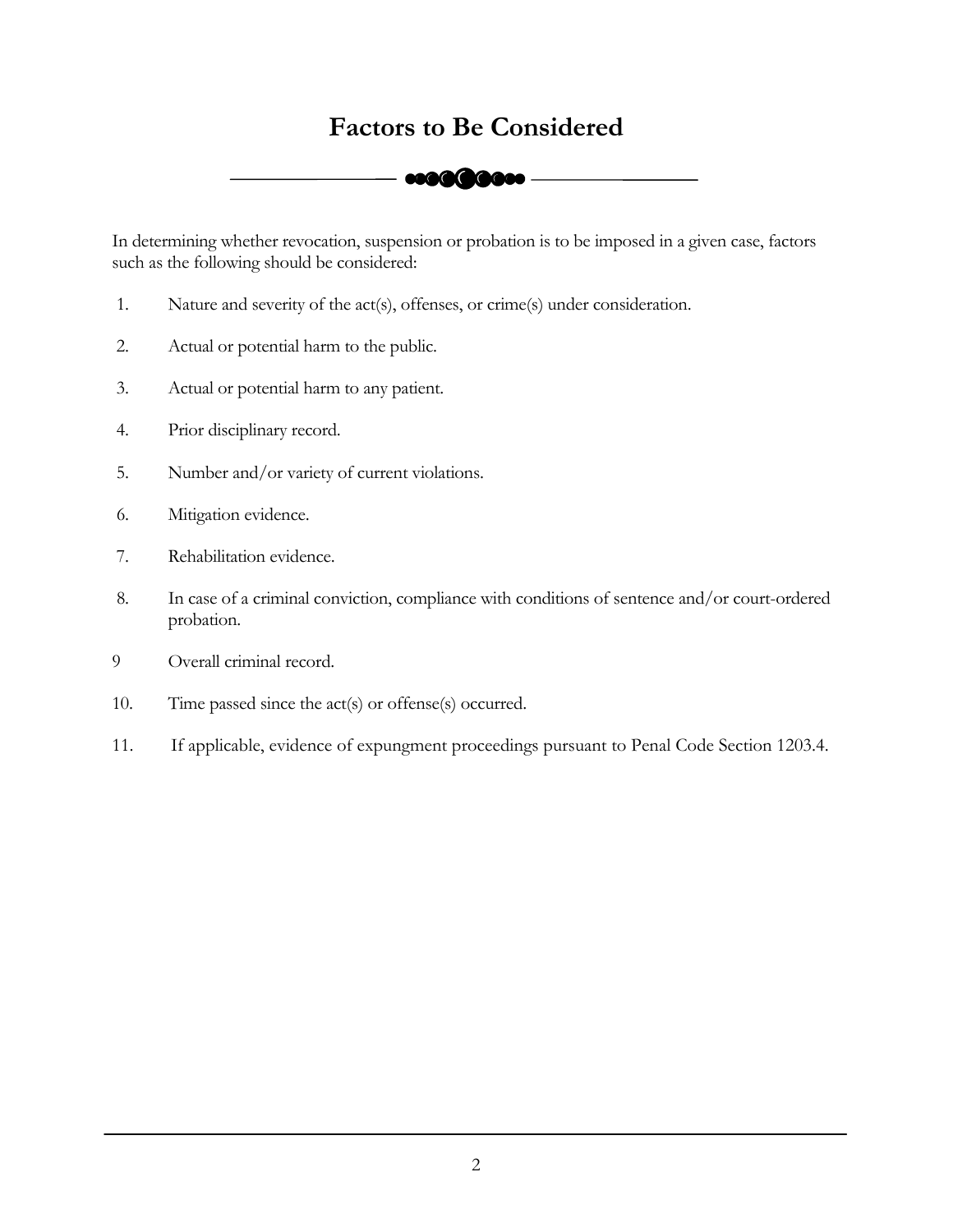# **Violations and Recommended Actions**



<span id="page-4-0"></span>The Nursing Practice Act (Business and Professions Code, Division 2, Chapter 6) and additional sections of the Business and Professions Code specify the offenses for which the Board may take disciplinary action. Following are the code numbers of the offenses and the Board-determined disciplinary action. When filing an accusation, the Office of the Attorney General may also cite additional related statutes and regulations. (The numbers following "Minimum Conditions of Probation" refer to the Standard Probation Conditions or Optional Probation Conditions listed on pages 19-27 of this document. These conditions may vary dependent upon the nature of the offense.)

An actual suspension of licensure may also be required as part of the probation order in addition to the conditions listed below:

Therapy or counseling (Condition 19) is required if the violation resulted in a patient death.

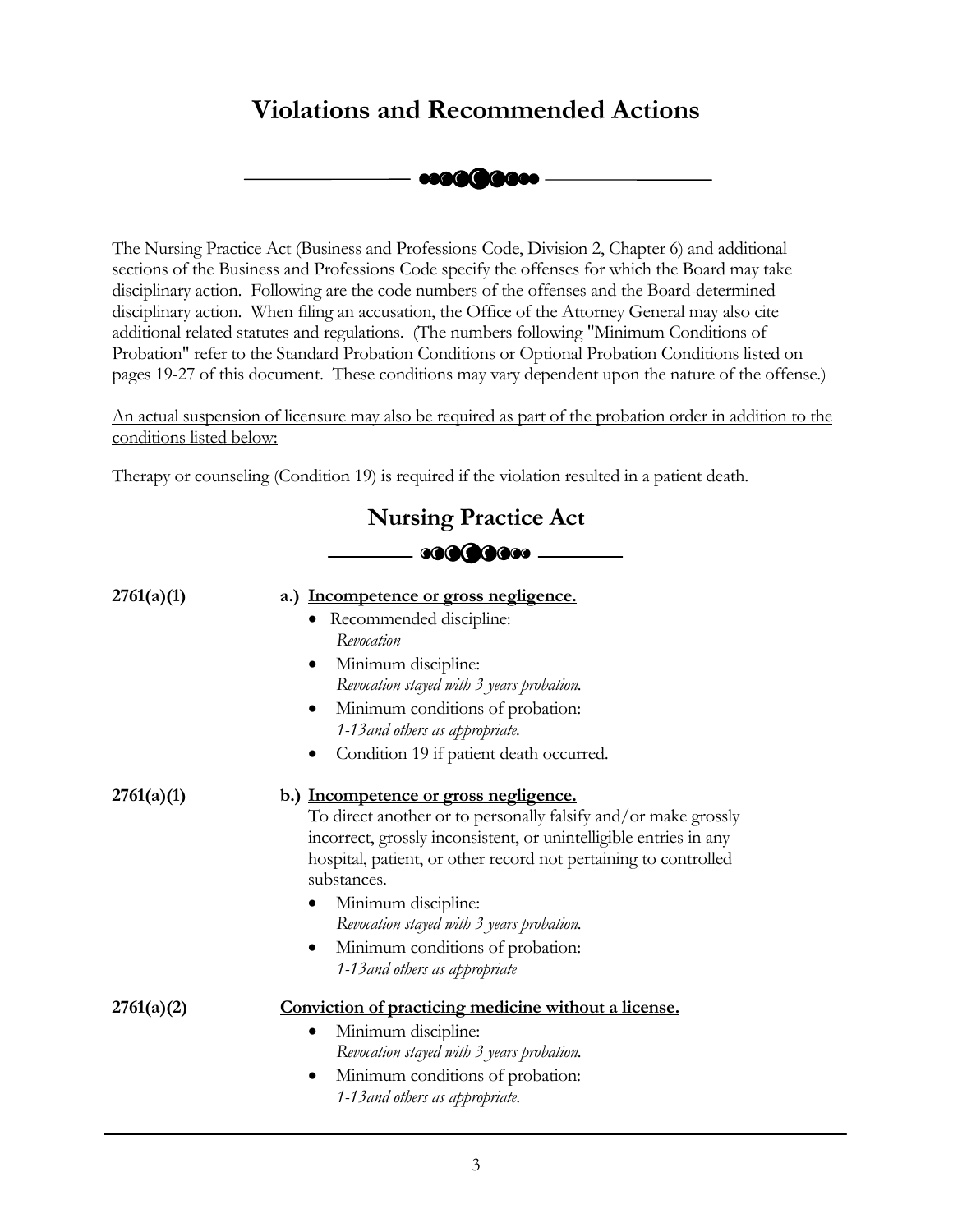<span id="page-5-0"></span>

| 2761(a)(3) | Fraudulent advertising.                                                          |
|------------|----------------------------------------------------------------------------------|
|            | Minimum discipline:<br>$\bullet$                                                 |
|            | Revocation stayed with 3 years probation.                                        |
|            | Minimum conditions of probation:                                                 |
|            | 1-13 and others as appropriate.                                                  |
| 2761(a)(4) | Disciplinary action against health care license by another state,                |
|            | government agency, or licensing board.                                           |
|            | • Recommended discipline                                                         |
|            | Revocation or                                                                    |
|            | Revocation stayed with 3 years probation                                         |
|            | Minimum conditions of probation:<br>$\bullet$                                    |
|            | 1-13 and others as appropriate                                                   |
|            | (Discipline to be determined based on guidelines' recommended                    |
|            | $discpline$ for underlying violation(s).)                                        |
| 2761(a)    | Other actions which constitute unprofessional conduct include but                |
|            | are not limited to:                                                              |
|            | Failure to report client abuse to the appropriate agency.                        |
|            | Recommended discipline:<br>$\bullet$                                             |
|            | Revocation                                                                       |
|            | Minimum discipline:<br>$\bullet$                                                 |
|            | Revocation stayed with 3 years probation.                                        |
|            | Minimum conditions of probation:<br>$\bullet$                                    |
|            | 1-13 and others as appropriate.                                                  |
|            | Holding oneself out as any of the following without meeting the BRN              |
|            | standards:                                                                       |
|            | Nurse practitioner – also a violation of Section 2761(j) and 2835                |
|            | Nurse an esthetist – also a violation of Section 2761(j) and 2829                |
|            | Certified nurse midwife – also a violation of Section 2761(j)<br>٠               |
|            | Public health nurse – also a violation of Section 2761(j)                        |
|            | Nurse practitioner with a furnishing number – also a violation of Section 2836.3 |
|            | Nurse midwife with a furnishing number - also a violation of Section 2746.51     |
|            | Board-listed psychiatric mental health nurse                                     |
|            | Clinical nurse specialist - also a violation of Section 2838<br>٠                |
|            |                                                                                  |
|            | Minimum discipline:                                                              |
|            | Revocation stayed with 3 years probation.                                        |
|            | Minimum conditions of probation:                                                 |
|            | 1-13 and others as appropriate                                                   |
|            |                                                                                  |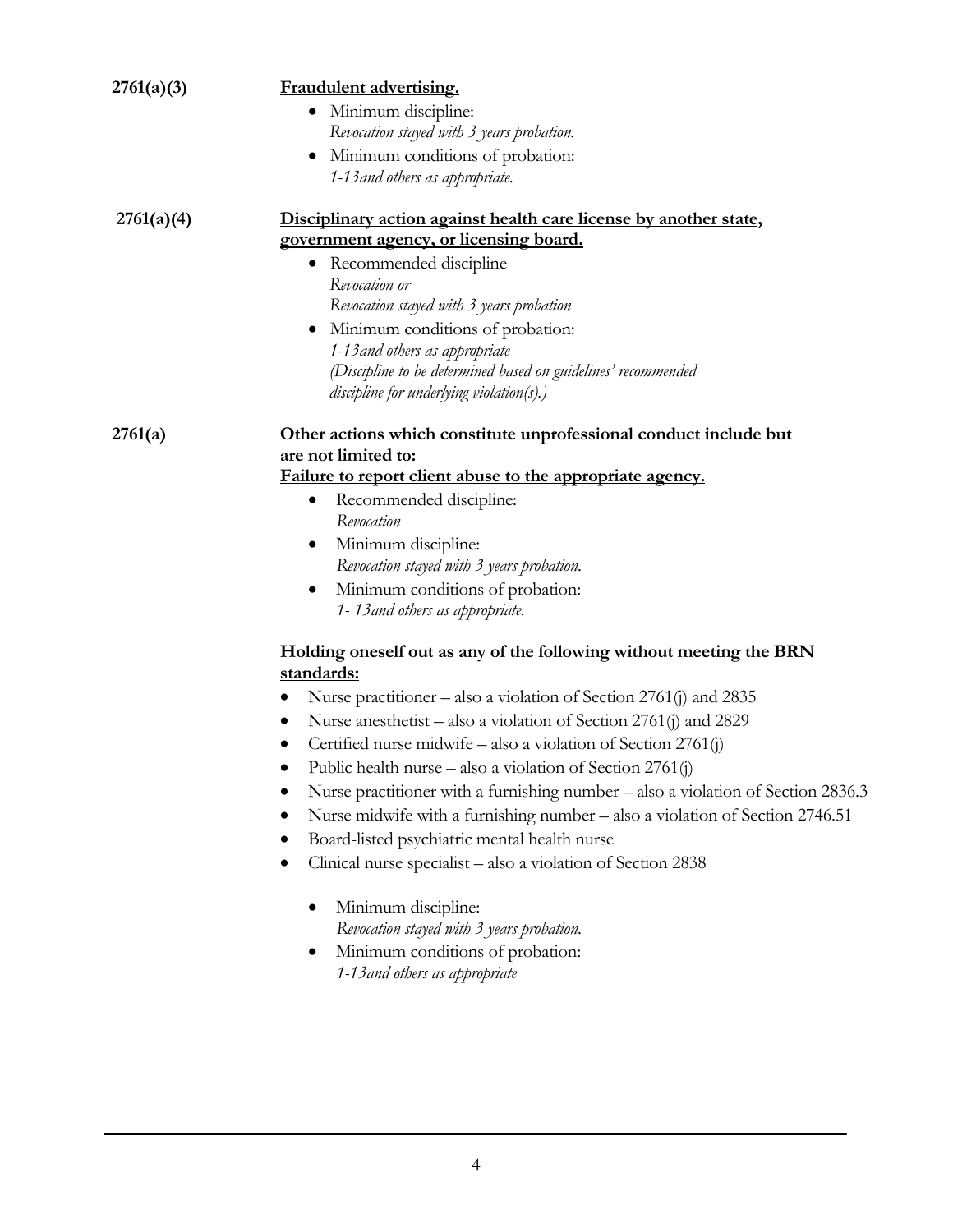<span id="page-6-0"></span>

| 2761(b) | Procuring a certificate by fraud, misrepresentation, or mistake.<br>Minimum discipline:<br>٠<br>Revocation                                                                                                                                                                                                                                                                                                                                                                                                                                                                                                                                                                                                                                           |
|---------|------------------------------------------------------------------------------------------------------------------------------------------------------------------------------------------------------------------------------------------------------------------------------------------------------------------------------------------------------------------------------------------------------------------------------------------------------------------------------------------------------------------------------------------------------------------------------------------------------------------------------------------------------------------------------------------------------------------------------------------------------|
| 2761(c) | Involvement in the procurement of or assisting in a criminal abortion.<br>Minimum discipline:<br>$\bullet$<br>Revocation stayed with 3 years probation.<br>Minimum conditions of probation:<br>$\bullet$<br>1-13 and others as appropriate.                                                                                                                                                                                                                                                                                                                                                                                                                                                                                                          |
| 2761(d) | Violating or abetting violation of any section of the Nursing Practice Act.<br>Minimum discipline:<br>$\bullet$<br>Revocation stayed with 3 years probation.<br>Minimum conditions of probation:<br>$\bullet$<br>1-13 and others as appropriate.                                                                                                                                                                                                                                                                                                                                                                                                                                                                                                     |
| 2761(e) | <b>Furnishing false information.</b><br>(1) In applying for licensure:<br>Minimum discipline:<br>Denial or revocation of license.<br>(2) In applying for renewal of license:<br>Minimum discipline:<br>$\bullet$<br>Revocation stayed with 3 years probation. If the false information<br>pertained to continuing education, then the license should be suspended<br>until evidence of 30 hours of approved continuing education is<br>provided. The suspension is followed by 3 years probation.<br>Minimum conditions of probation:<br>$\bullet$<br>1-13 and others as appropriate.                                                                                                                                                                |
| 2761(f) | Conviction of a felony or any offense substantially related to the<br>qualifications, functions and duties of a registered nurse, in which event<br>the record of the conviction shall be conclusive evidence thereof. Offenses that<br>the Board deems to be substantially related include, but are not limited to, child<br>abuse, murder, rape, assault and/or battery, lewd conduct, theft crimes, and sale<br>or use of controlled substances. In addition, for reinstatement of licensure, the<br>individual must have completed criminal probation and have compelling<br>evidence of rehabilitation substantiated by a recent psychiatric evaluation. (See<br>also 490, 492, and 493).<br>Recommended discipline:<br>$\bullet$<br>Revocation |
| 2761(g) | Impersonating an applicant in an examination.<br>Minimum discipline:<br>Revocation                                                                                                                                                                                                                                                                                                                                                                                                                                                                                                                                                                                                                                                                   |
| 2761(h) | Impersonating another licensed practitioner or allowing another person<br>to use his/her license to practice nursing.<br>Minimum discipline:<br>$\bullet$<br>Revocation                                                                                                                                                                                                                                                                                                                                                                                                                                                                                                                                                                              |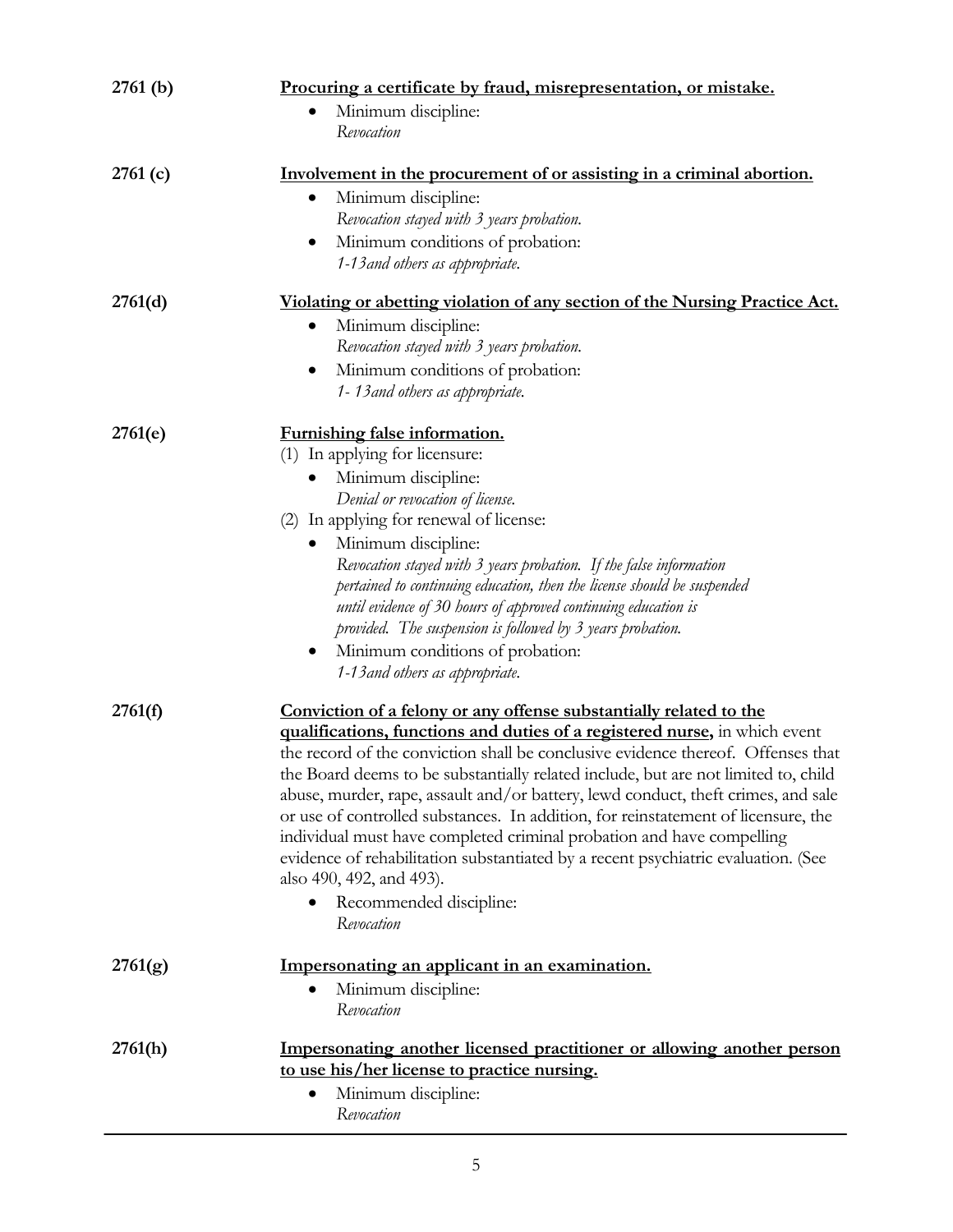<span id="page-7-0"></span>

| 2761(i) | Assisting in the violation of any of the provisions of Article 12<br>(commencing with Section 2221) of Chapter 5, Division 2 (Medical<br><b>Practice Act).</b><br>Minimum discipline:<br>٠<br>Revocation stayed with 3 years probation.<br>Minimum conditions of probation:<br>$\bullet$<br>1-13 and others appropriate.                                                                                                                                                                                                                                                                                                                    |
|---------|---------------------------------------------------------------------------------------------------------------------------------------------------------------------------------------------------------------------------------------------------------------------------------------------------------------------------------------------------------------------------------------------------------------------------------------------------------------------------------------------------------------------------------------------------------------------------------------------------------------------------------------------|
| 2761(i) | Holding oneself out as a nurse practitioner without meeting the BRN<br>standards.<br>Minimum discipline:<br>$\bullet$<br>Revocation stayed with 3 years probation.<br>Minimum conditions of probation:<br>1-13 and others as appropriate.                                                                                                                                                                                                                                                                                                                                                                                                   |
| 2761(k) | Except for good cause, knowingly failing to protect patients by failing to<br>follow infection control guidelines, thereby risking transmission of<br>blood-borne infectious diseases from licensed or certified nurse to<br>patient, from patient to patient, and from patient to licensed or certified<br>nurse.<br>No evidence of potential or actual patient harm.<br>Minimum discipline:<br>$\bullet$<br>Revocation stayed with 3 years probation<br>Minimum conditions of probation:<br>$\bullet$<br>1-13 and others as appropriate.<br>Potential or actual patient harm evidenced.<br>Minimum discipline:<br>$\bullet$<br>Revocation |
| 2762(a) | <u>Illegally obtaining, possessing, or administering narcotics or dangerous</u><br>drugs to self or others.<br>(1) In cases in which the respondent is selling drugs for personal gain or the<br>respondent replaced, withheld or substituted drugs on the job:<br>Minimum discipline:<br>Revocation.<br>(2) In cases of first time offense, with documented evidence of an on-going<br>rehabilitation program:<br>Minimum discipline:<br>Revocation stayed with 3 years probation.<br>Minimum conditions of probation: 1-19                                                                                                                |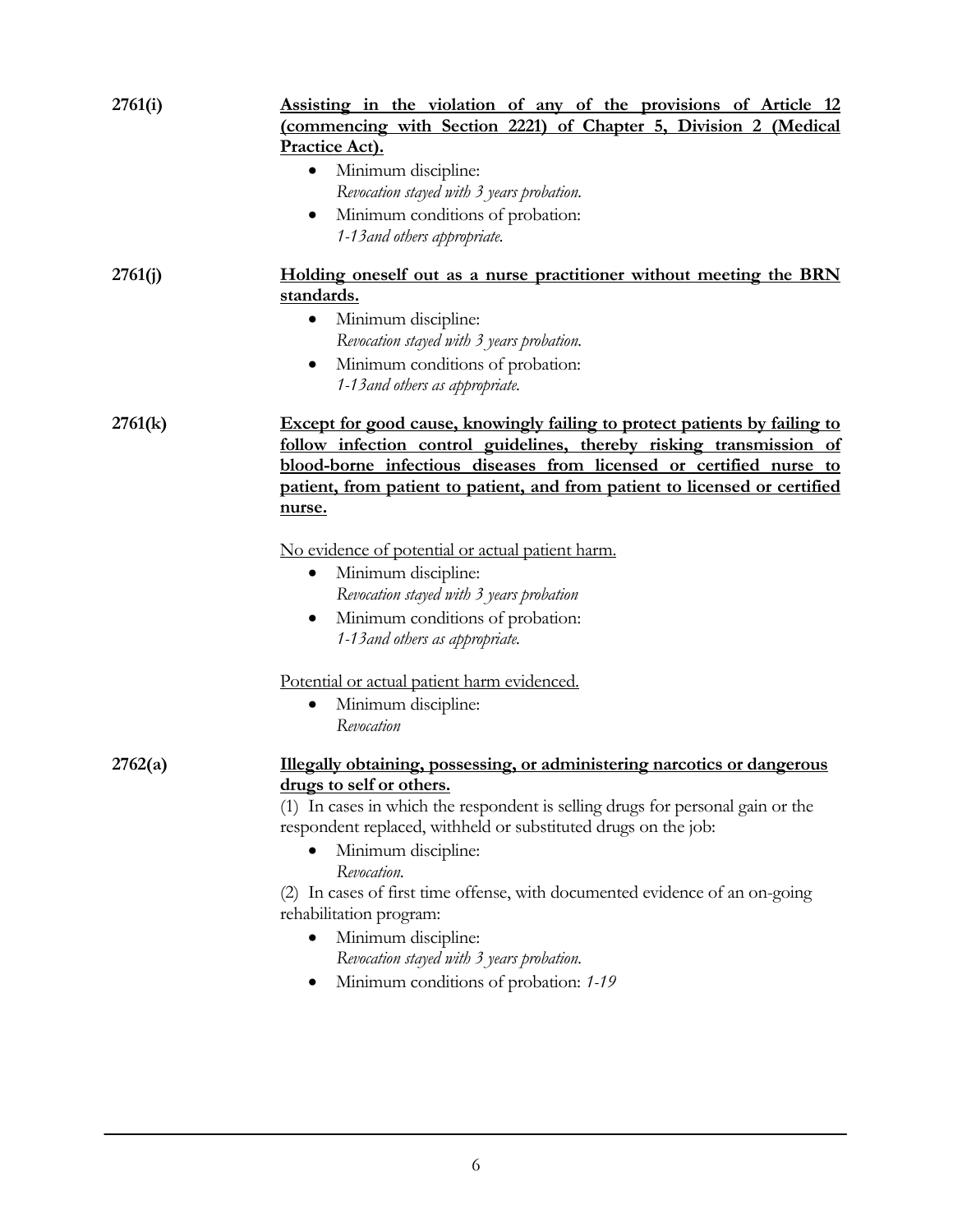<span id="page-8-0"></span>

| 2762(b) | Use of any narcotic, dangerous drug, or alcohol to the extent that it is                                                                                                                                                                                                                             |
|---------|------------------------------------------------------------------------------------------------------------------------------------------------------------------------------------------------------------------------------------------------------------------------------------------------------|
|         | <u>dangerous to self or others, or the ability to practice nursing safely is</u>                                                                                                                                                                                                                     |
|         | impaired.                                                                                                                                                                                                                                                                                            |
|         | Recommended discipline:                                                                                                                                                                                                                                                                              |
|         | Revocation                                                                                                                                                                                                                                                                                           |
|         | In cases of first time offense with documented evidence of an on-going                                                                                                                                                                                                                               |
|         | rehabilitation program:                                                                                                                                                                                                                                                                              |
|         | Minimum discipline:<br>$\bullet$                                                                                                                                                                                                                                                                     |
|         | Revocation stayed with 3 years probation.                                                                                                                                                                                                                                                            |
|         | Minimum conditions of probation: 1-19<br>$\bullet$                                                                                                                                                                                                                                                   |
| 2762(c) | Conviction of a criminal offense involving the prescription, consumption,<br>or self-administration of narcotics, dangerous drugs, or alcohol, or the<br>possession of or falsification of a record pertaining to narcotics or<br>dangerous drugs. (See also $2761(f)$ and $2762$ (a), (b) and (e).) |
|         | (1) In cases in which the respondent was under the influence, withheld or                                                                                                                                                                                                                            |
|         | substituted drugs on the job:                                                                                                                                                                                                                                                                        |
|         | Minimum discipline:                                                                                                                                                                                                                                                                                  |
|         | Revocation                                                                                                                                                                                                                                                                                           |
|         | (2) In cases of first time offense with documented evidence of an on-going                                                                                                                                                                                                                           |
|         | rehabilitation program, except in cases where the respondent withheld or                                                                                                                                                                                                                             |
|         | substituted drugs on the job:                                                                                                                                                                                                                                                                        |
|         | Minimum discipline:<br>$\bullet$                                                                                                                                                                                                                                                                     |
|         | Revocation stayed with 3 years probation                                                                                                                                                                                                                                                             |
|         | Minimum conditions of probation: 1-19                                                                                                                                                                                                                                                                |
|         | (3) In cases where the conviction is for falsification of records pertaining to<br>controlled substances:                                                                                                                                                                                            |
|         | Minimum discipline:<br>$\bullet$                                                                                                                                                                                                                                                                     |
|         | Revocation stayed with 3 years probation.                                                                                                                                                                                                                                                            |
|         | Minimum conditions of probation:                                                                                                                                                                                                                                                                     |
|         | 1-13 and others as appropriate                                                                                                                                                                                                                                                                       |
| 2762(d) | Commitment or confinement by a court of competent jurisdiction for<br>intemperate use of, or addiction to, any narcotics, dangerous drugs or                                                                                                                                                         |
|         | alcohol.                                                                                                                                                                                                                                                                                             |
|         | Minimum discipline:<br>$\bullet$                                                                                                                                                                                                                                                                     |
|         | Revocation stayed with 3 years probation.                                                                                                                                                                                                                                                            |
|         | Minimum conditions of probation: 1-19                                                                                                                                                                                                                                                                |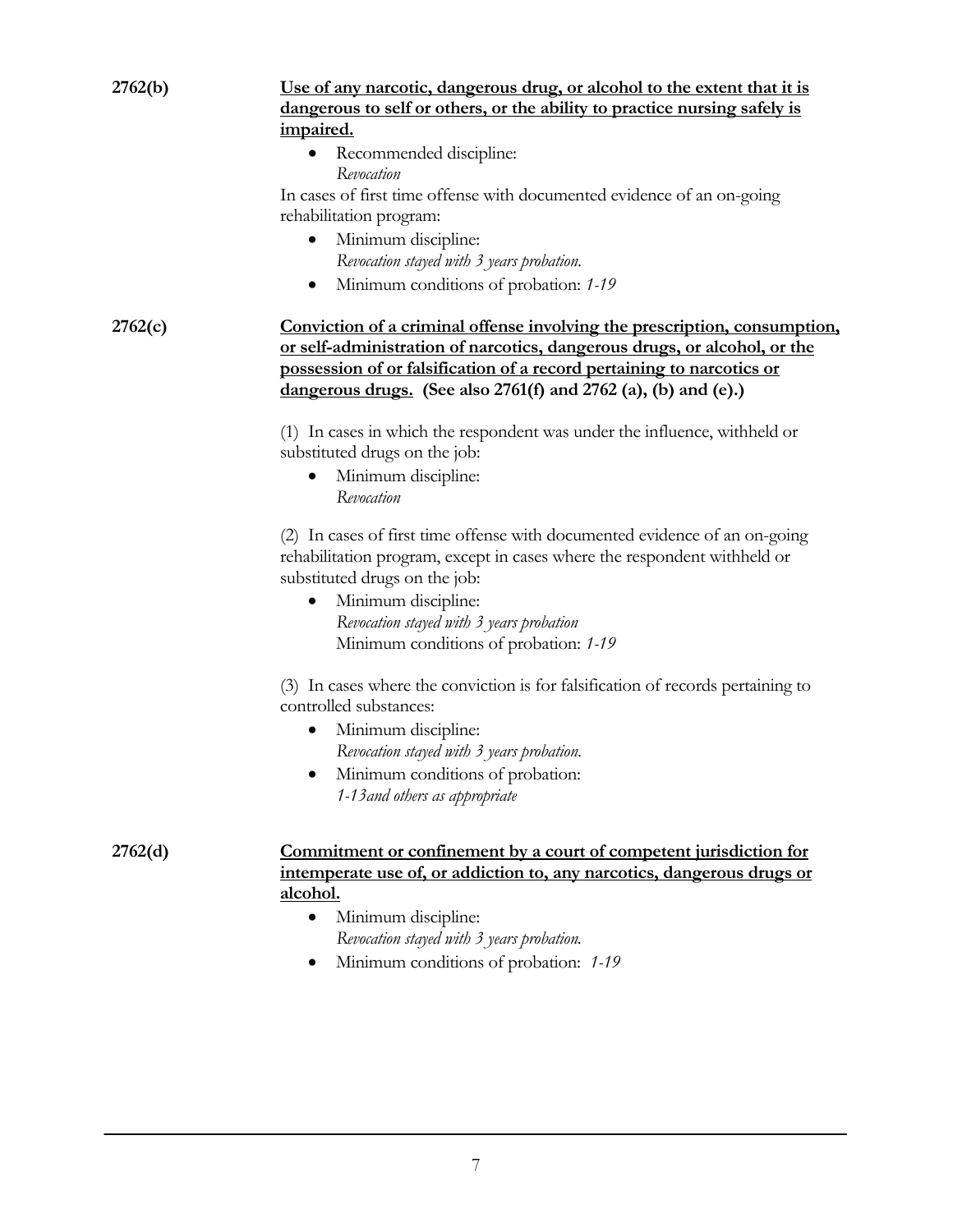<span id="page-9-0"></span>

| 2762(e)   | Falsifying and/or making grossly incorrect, grossly inconsistent, or<br>unintelligible entries in any hospital, patient, or other record pertaining<br>to controlled substances.<br>Minimum discipline:<br>$\bullet$<br>Revocation stayed with 3 years probation.<br>Minimum conditions of probation:<br>$\bullet$<br>1-13 and others as appropriate |
|-----------|------------------------------------------------------------------------------------------------------------------------------------------------------------------------------------------------------------------------------------------------------------------------------------------------------------------------------------------------------|
|           | For repeated and similar acts:                                                                                                                                                                                                                                                                                                                       |
|           | Minimum conditions of probation: 1-19<br>$\bullet$                                                                                                                                                                                                                                                                                                   |
| 2836.3(c) | Incompetence/gross negligence by a nurse practitioner in performing<br>functions related to furnishing drugs or devices.                                                                                                                                                                                                                             |
|           | Recommended discipline:<br>٠<br>Revocation<br>Minimum discipline:<br>Revocation stayed with 3 years probation<br>Minimum conditions of probation:<br>1-13 and others as appropriate                                                                                                                                                                  |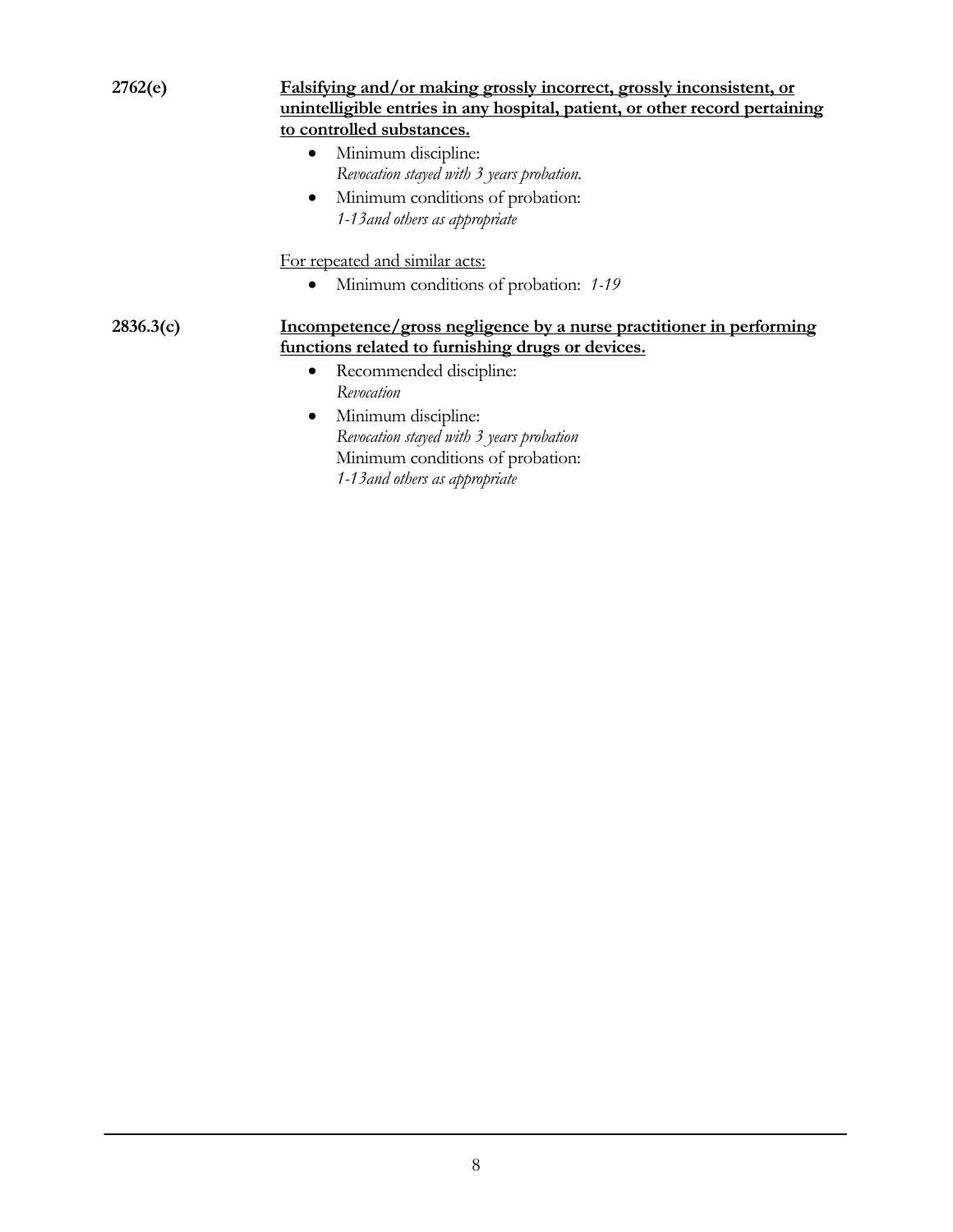# <span id="page-10-0"></span>**Additional Business and Professions Code Statutes**

# ------......... ------

| 119(a) | Displaying or causing or permitting to be displayed or having in<br>possession any canceled, revoked, suspended, fictitious, or fraudulently<br>altered license, or any document simulating a license or purporting to be<br>or to have been issued as a license.                                                                                                                                                                                                                                                                                                                                                                                                                                   |
|--------|-----------------------------------------------------------------------------------------------------------------------------------------------------------------------------------------------------------------------------------------------------------------------------------------------------------------------------------------------------------------------------------------------------------------------------------------------------------------------------------------------------------------------------------------------------------------------------------------------------------------------------------------------------------------------------------------------------|
| 119(b) | Lending license to any person or knowingly permitting the use thereof<br>by another.                                                                                                                                                                                                                                                                                                                                                                                                                                                                                                                                                                                                                |
| 119(c) | Displaying or representing any license not issued to him/her as being<br>his/her license.                                                                                                                                                                                                                                                                                                                                                                                                                                                                                                                                                                                                           |
| 119(d) | Failing or refusing to surrender to the issuing authority upon its lawful<br>demand any license which has been suspended, revoked, or canceled.                                                                                                                                                                                                                                                                                                                                                                                                                                                                                                                                                     |
| 119(e) | <u>Knowingly permitting any unlawful use of a license issued to him/her.</u>                                                                                                                                                                                                                                                                                                                                                                                                                                                                                                                                                                                                                        |
| 119(f) | Photographing, photostating, duplicating, or in any way reproducing any<br>license or facsimile thereof in such a manner that it could be mistaken<br>for a valid license, or displaying or having in his/her possession any such<br>photograph, photostat, duplicate, reproduction, or facsimile unless<br>authorized by the provisions of this code.<br>Recommended discipline for $119(a) - (f)$ :<br>$\bullet$<br>Revocation<br>Minimum discipline:<br>$\bullet$<br>Revocation stayed with 3 years probation<br>Minimum conditions of probation<br>$\bullet$<br>1-13 and others as appropriate                                                                                                  |
| 125    | Any person, licensed under the provisions of Division 1, 2, or 3 of this<br>code is guilty of a misdemeanor and subject to the disciplinary<br>provisions of this code applicable to him/her, who conspires with a<br>person not so licensed to violate any portion of this code or who, with<br>intent to aid or assist such person in violating such provision:<br>Allows his/her license to be used by such person.<br>$\left( a\right)$<br>Acts as his/her agent or partner.<br>(b)<br>Recommended discipline:<br>$\bullet$<br>Revocation<br>Minimum discipline:<br>Revocation stayed with 3 years probation:<br>Minimum conditions of probation<br>$\bullet$<br>1-13 and others as appropriate |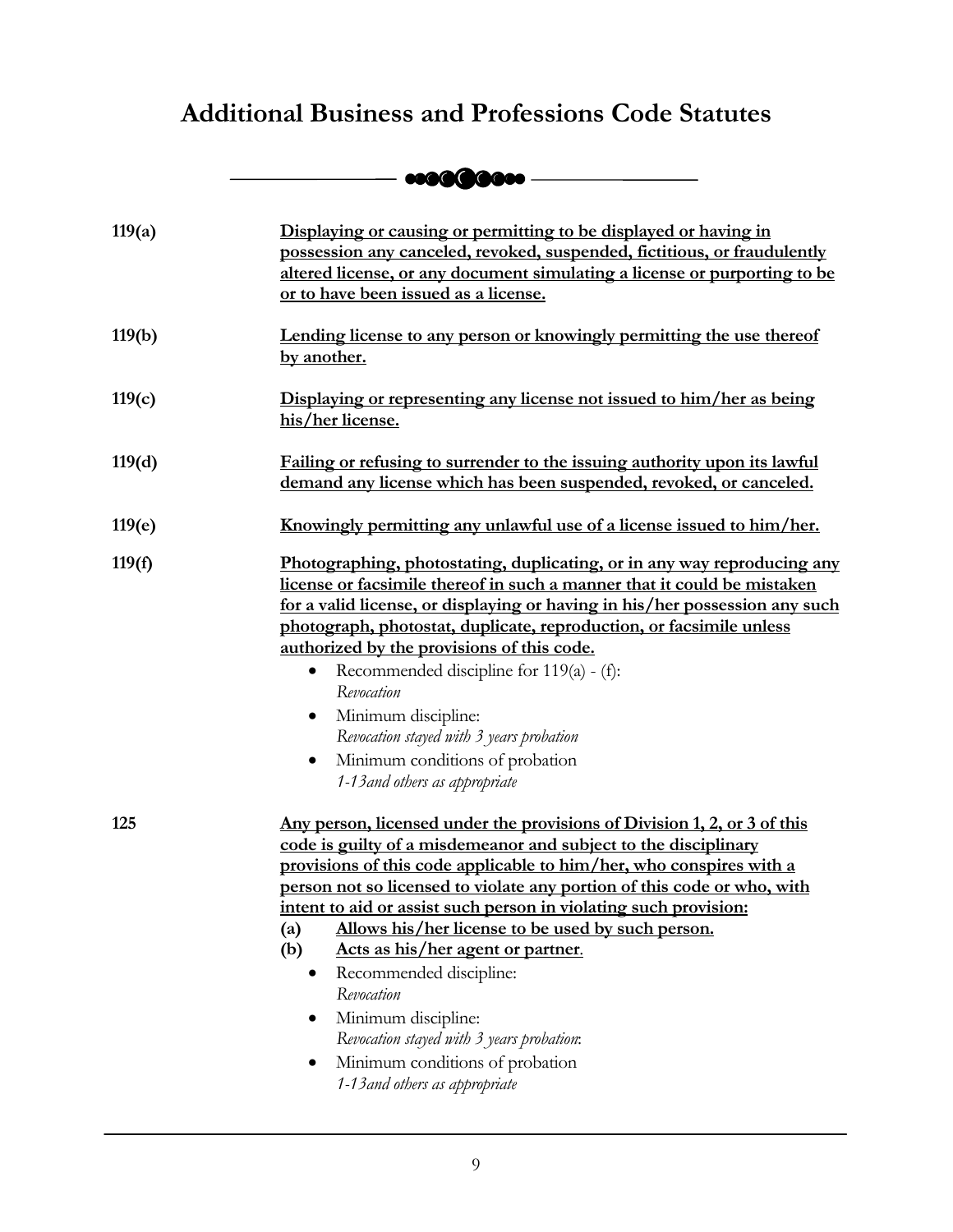<span id="page-11-0"></span>

| 125.6  | Refusal to perform licensed activity; aiding or inciting refusal of                             |  |  |
|--------|-------------------------------------------------------------------------------------------------|--|--|
|        | performance by another licensee; discrimination or restriction in                               |  |  |
|        | performance due to race, color, sex, religion, ancestry, physical                               |  |  |
|        | handicap, marital status or national origin.                                                    |  |  |
|        | Recommended discipline:                                                                         |  |  |
|        | Revocation                                                                                      |  |  |
|        | Minimum discipline:<br>$\bullet$                                                                |  |  |
|        | Revocation stayed with three years probation                                                    |  |  |
|        | Minimum conditions of probation:<br>$\bullet$                                                   |  |  |
|        | 1-13 and others as appropriate.                                                                 |  |  |
|        |                                                                                                 |  |  |
| 480(a) | <b>Acts Disqualifying Applicant:</b><br>(See attached Policy Statement on Denial of Licensure.) |  |  |
|        | Conviction of a crime.<br>(1)                                                                   |  |  |
|        | Any act involving dishonesty, fraud or deceit with the intent to<br>(2)                         |  |  |
|        | substantially benefit himself or another, or substantially injure another; or                   |  |  |
|        | (3)<br>Any act which if done by a licentiate of the business or profession in                   |  |  |
|        | question would be grounds for suspension or revocation of license.                              |  |  |
|        |                                                                                                 |  |  |
| 480(c) | Applicant knowingly making a false statement of fact required to be                             |  |  |
|        | revealed in the application for such license.                                                   |  |  |
|        | Recommended discipline for 480(a) and (c):                                                      |  |  |
|        | Denial of licensure                                                                             |  |  |
| 492    | Successful completion of a court-ordered diversion program (Penal                               |  |  |
|        | Code) or of an alcohol and drug problem assessment program (Vehicle                             |  |  |
|        | Code) does not prohibit the Board from denying or disciplining a license                        |  |  |
|        | based upon the underlying misconduct.                                                           |  |  |
|        |                                                                                                 |  |  |
| 493    | The record of the conviction of a crime shall be conclusive evidence only                       |  |  |
|        | of the fact that the conviction occurred and the board may inquire into                         |  |  |
|        | the circumstances surrounding the crime in order to fix the degree of                           |  |  |
|        | discipline or to determine if the conviction is substantially related.                          |  |  |
|        |                                                                                                 |  |  |
| 496    | Subversion of licensing examinations.                                                           |  |  |
|        | Recommended discipline:<br>$\bullet$                                                            |  |  |
|        | Denial of licensure, actual suspension or revocation.                                           |  |  |
| 498    | Securing license by fraud, deceit, or misrepresentation.                                        |  |  |
|        | Recommended discipline:<br>$\bullet$                                                            |  |  |
|        | Denial of licensure, suspension, or revocation.                                                 |  |  |
|        |                                                                                                 |  |  |
| 726    | Sexual abuse, misconduct, or relations with a patient.                                          |  |  |
|        | Recommended discipline:                                                                         |  |  |
|        | Revocation                                                                                      |  |  |
|        |                                                                                                 |  |  |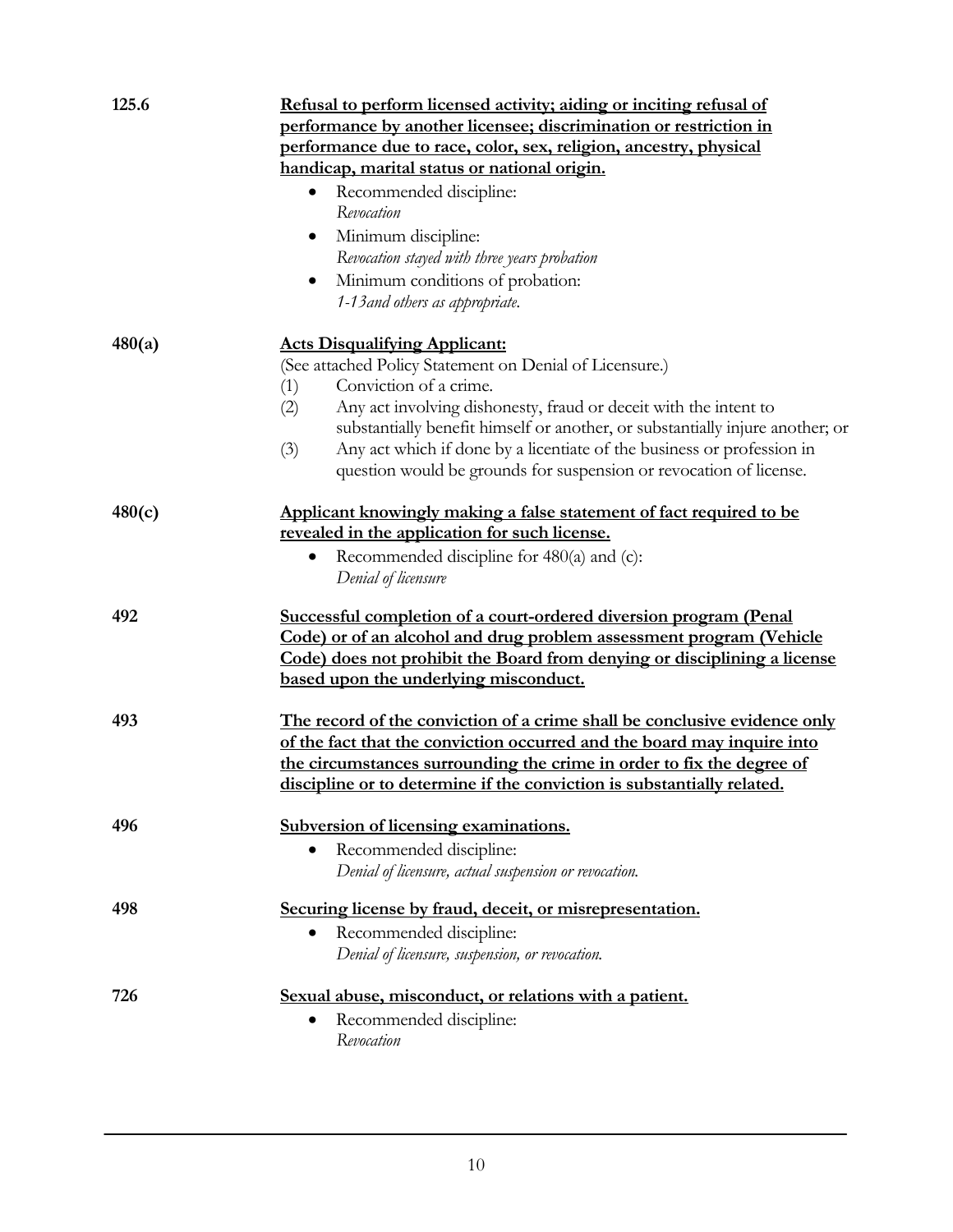<span id="page-12-0"></span>

| 810(a)(1) | Knowingly presenting or causing to be presented any false or fraudulent<br>claim for the payment of a loss under a contract of insurance.                  |
|-----------|------------------------------------------------------------------------------------------------------------------------------------------------------------|
|           | Recommended discipline:<br>Revocation                                                                                                                      |
|           | Minimum discipline:<br>$\bullet$                                                                                                                           |
|           | Revocation stayed with 3 years probation.<br>Minimum conditions of probation:<br>$\bullet$<br>1-13 and others as appropriate.                              |
| 810(a)(2) | <u>Knowingly preparing, making or subscribing any writing with intent to</u><br>present or use the same, or to allow it to be presented or used in support |
|           | of any such claim.                                                                                                                                         |
|           | Recommended discipline:                                                                                                                                    |
|           | Revocation                                                                                                                                                 |
|           | Minimum discipline:<br>$\bullet$                                                                                                                           |
|           | Revocation stayed with 3 years probation.                                                                                                                  |
|           | Minimum conditions of probation:                                                                                                                           |
|           | 1-13 and others as appropriate.                                                                                                                            |
| 820       | Unable to practice profession safely because ability to practice is                                                                                        |
|           | impaired due to mental illness or physical illness affecting competency.                                                                                   |
|           | Recommended discipline:                                                                                                                                    |
|           | Suspension or revocation                                                                                                                                   |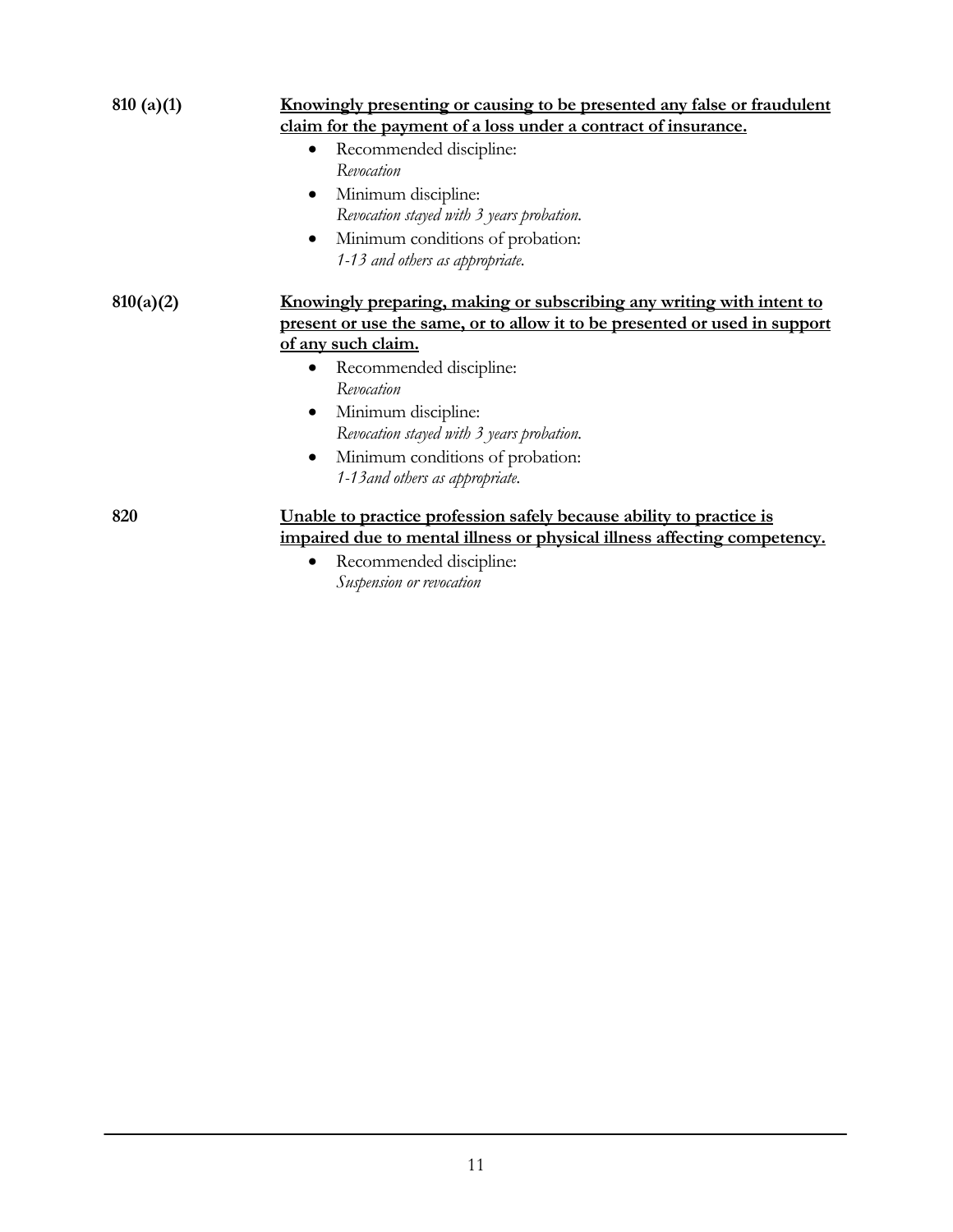# <span id="page-13-0"></span>**Other Situations in which Revocation is the Recommended Penalty**



- 1. Failure to file a notice of defense or to appear at a disciplinary hearing, where the Board has requested revocation.
- 2. Violation of the conditions of the Board's Probation Program.
- 3. Substantiated evidence or convictions of physical abuse and/or sexual offenses.
- 4. Patient neglect by failure to provide competent nursing care.
- 5. Second offenses unless the respondent can demonstrate that he/she has been rehabilitated.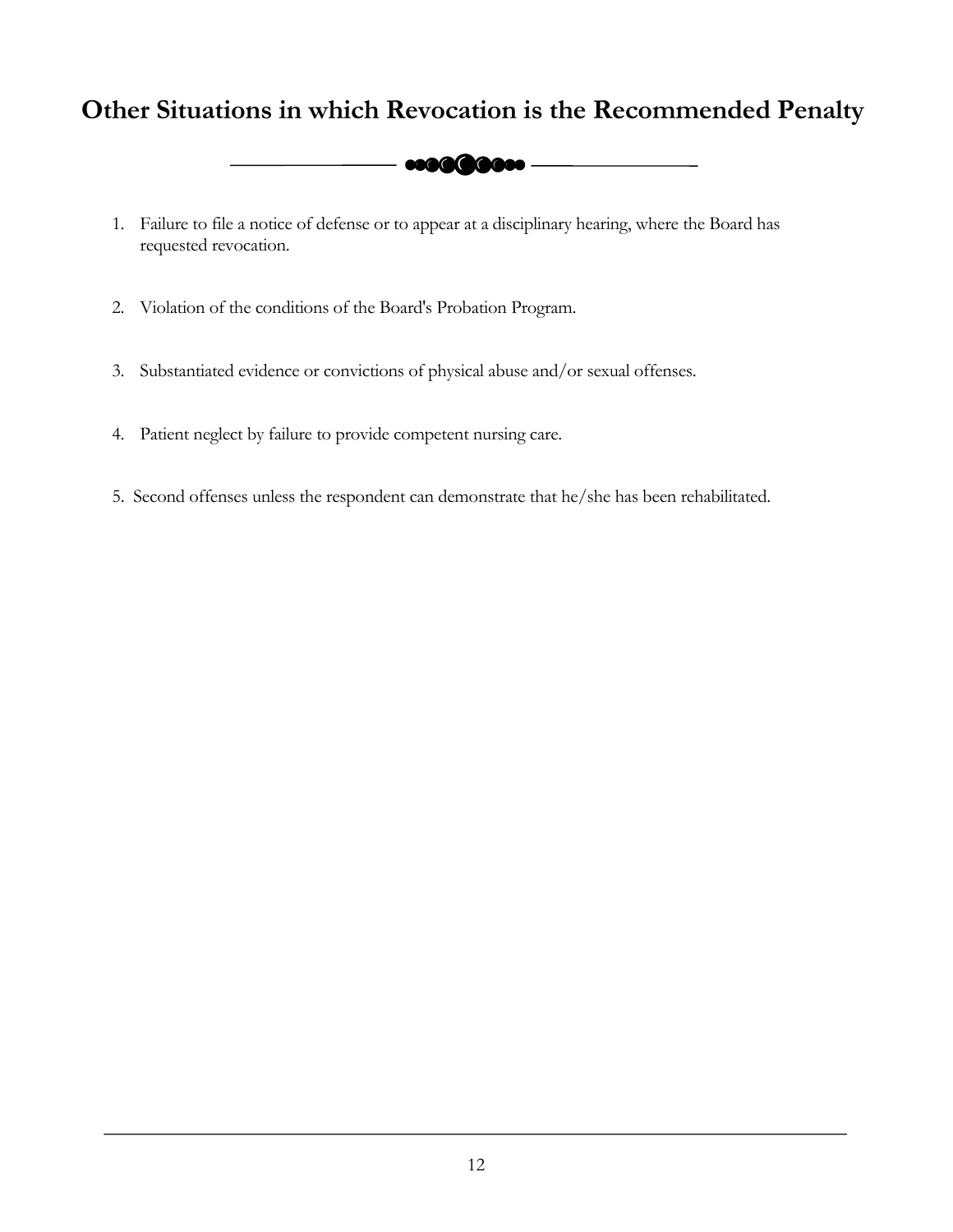# <span id="page-14-0"></span>**Cost Recovery for Revocations and Surrenders**

-------......... -------

*When the order is revocation or surrender, cost recovery should be included as follows:* 

"If and when respondent's license is reinstated, he or she shall pay to the Board costs associated with its investigation and enforcement pursuant to Business and Professions Code Section 125.3 in the amount of \$\_\_\_\_\_\_. Respondent shall be permitted to pay these costs in a payment plan approved by the Board. Nothing in this provision shall be construed to prohibit the Board from reducing the amount of cost recovery upon reinstatement of the license."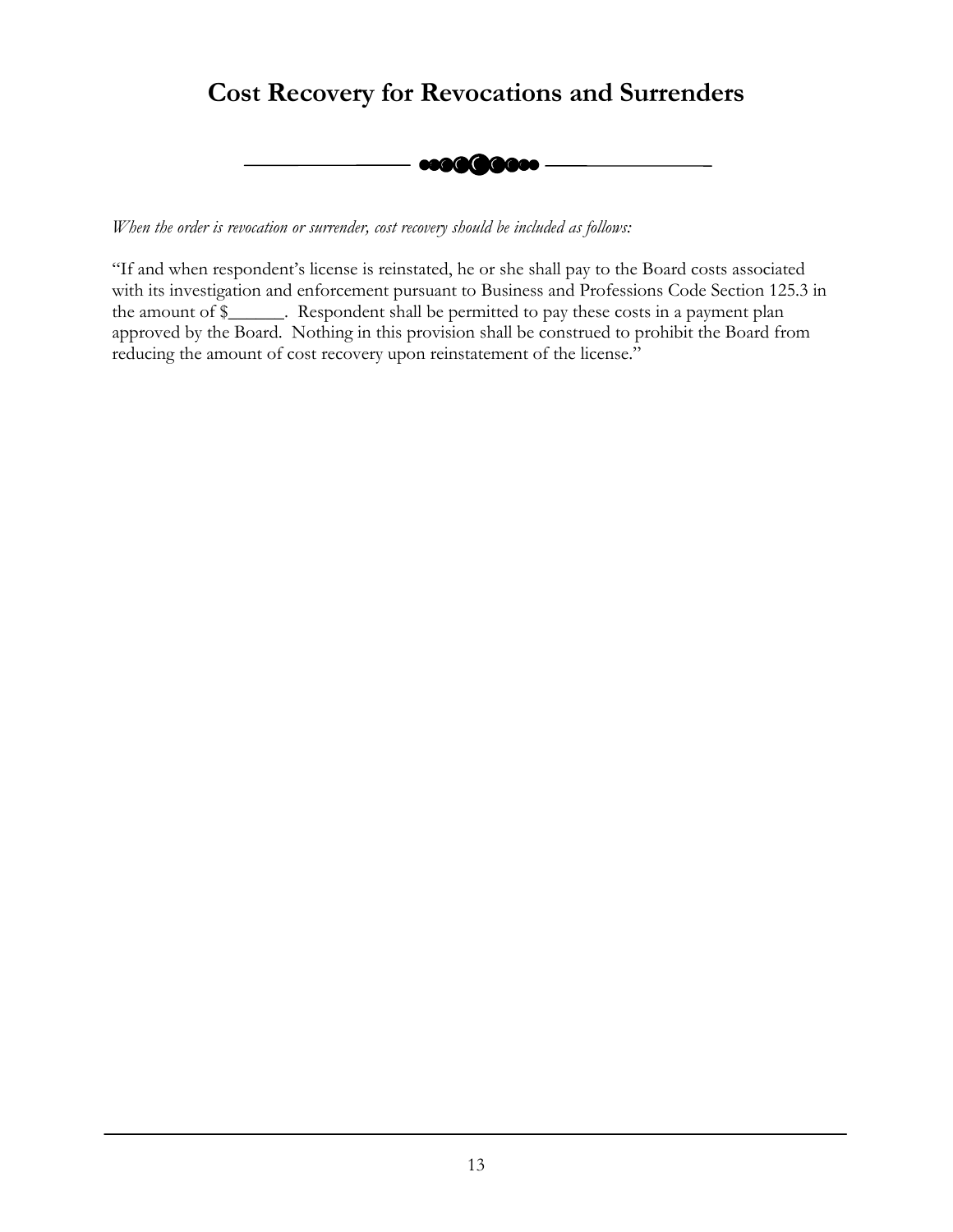# -------......... ------- **Drug/Alcohol Rehabilitation Criteria**

<span id="page-15-0"></span>Criteria to be considered in determining rehabilitation for abuse of alcohol or other drug related offenses include, but are not limited to:

- Successful completion of drug/alcohol treatment program (a minimum of six (6) months duration). The treatment program may be a combined in-patient/out-patient and aftercare. Such a program will include at least the following elements:
	- o Chemical-free treatment philosophy
	- o Individual and/or group counseling
	- o Random, documented biological fluid screening
	- o Participation in nurse (or other professionals') support group(s)
	- o Education about addictive disease
	- o Adherence to a 12-step recovery program philosophy, or equivalent
	- o Written documentation of participation in 12-step recovery groups, or equivalent
- For registered nurse licensees, employment in nursing for a minimum of six (6) months with documentation (from the employer) that the employer was aware of the previous drug or alcohol abuse problems. Documentation must substantiate that while employed, there was no evidence of continued alcohol or drug use and that the respondent performed nursing functions in a safe and competent manner.
- For respondents seeking reinstatement of license, employment for a minimum of six (6) months with documentation from the employer that while employed, there was no evidence of alcohol or drug use.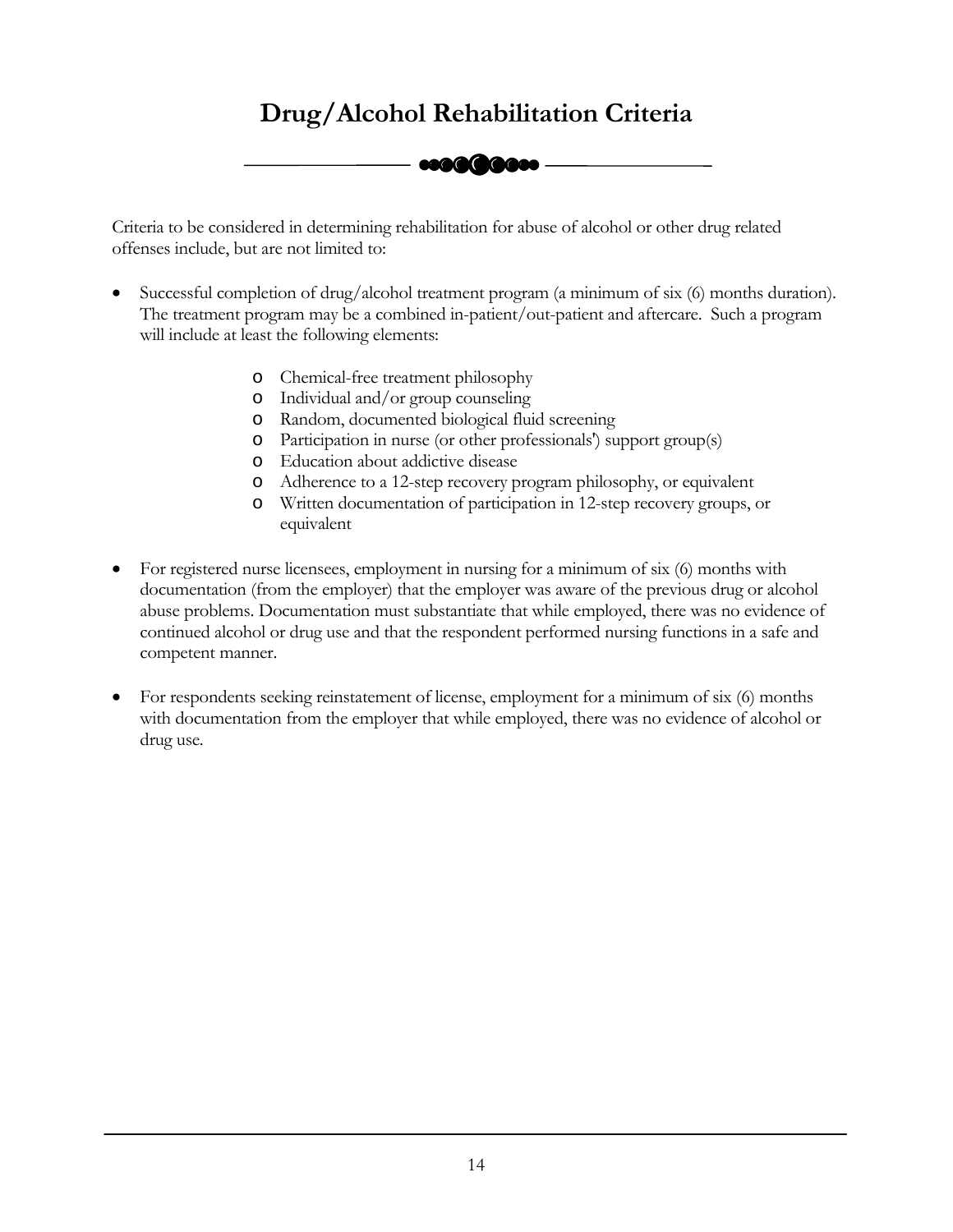# ------......... ------ **Mitigation Evidence**

<span id="page-16-0"></span>The respondent is permitted to present mitigating circumstances at a hearing. The same opportunity is provided in the settlement process.

The following documents are examples of appropriate evidence the respondent may submit to demonstrate his or her rehabilitative efforts and nursing competency:

- A) Recent, dated written statements from persons in positions of authority who have on-the-job knowledge of the respondent's current nursing competence. Each statement should include the period of time and capacity in which the person worked with the respondent and should contain the following sentence at the end: "I declare, under penalty of perjury, under the laws of the State of California, that the foregoing is true and correct." It should be signed by the one making the statement and dated.
- B) Recent, dated letters from counselors regarding respondent's participation in a rehabilitation or recovery program, where appropriate. These should include a description of the program, the number of sessions the respondent has attended, the counselor's diagnosis of respondent's condition and current state of rehabilitation (or improvement), the counselor's basis for determining improvement, and the credentials of the counselor.
- C) Recent, dated letters describing respondent's participation in support groups, e.g., Alcoholics Anonymous, Narcotics Anonymous, Nurse Support Groups, etc., where appropriate, and sobriety date.
- D) Recent, dated laboratory analyses or drug screen reports, where appropriate.
- E) Recent, dated performance evaluation(s) from respondent's employer.
- F) Recent, dated physical examination or assessment report by a licensed physician, nurse practitioner, or physician assistant.
- G) Certificates or transcripts of courses related to nursing which respondent may have completed since the date of the violation. **An RN whose license has been revoked does not have an RN license and therefore cannot use his or her former license number to obtain continuing education credit/hours or for any other purpose. However, he or she may take continuing education courses so long as an RN license is not used.**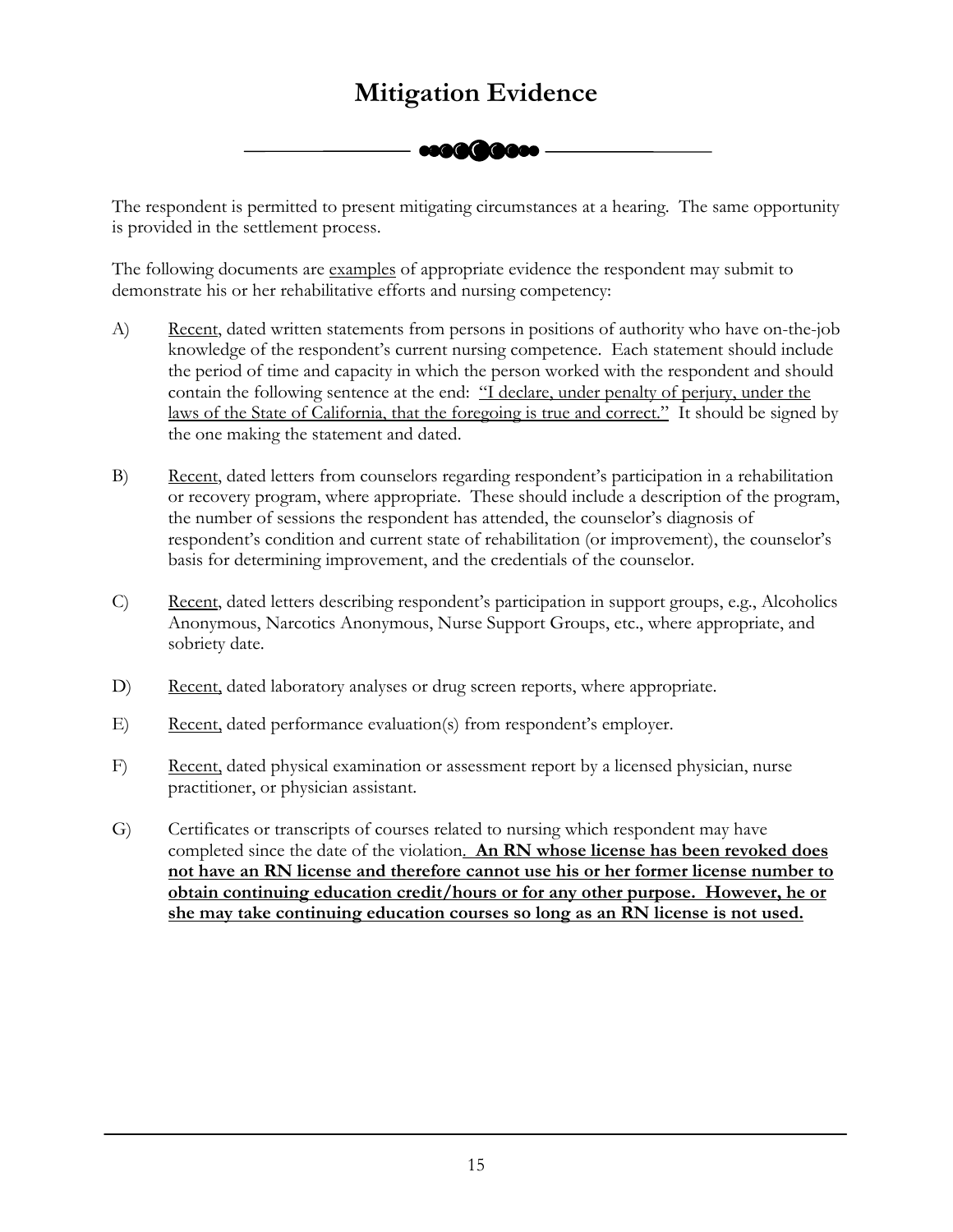# $-$ **Conditions of Probation and Rationale**

<span id="page-17-0"></span>The Board's primary responsibility is consumer protection. The Board believes that in disciplinary matters where probation has been imposed, conditions should be established to provide for consumer protection and to allow the probationer to demonstrate rehabilitation.

The following conditions of probation provide for consumer protection and establish a mechanism to monitor the rehabilitation progress of a probationer.

For purposes of implementation of these conditions of probation, any reference to the Board also means staff working for the Board of Registered Nursing.

# **PROBATIONARY TERM**

Generally, the Board recommends a minimum of three (3) years probation.

## **PROBATIONARY CONDITIONS**

Probationary conditions are divided into two categories:

- A. Standard conditions that appear in all probation orders; and
- B. Optional conditions that are appropriate to the nature and circumstances of the particular violation.

(Numbers preceding "Conditions of Probation" refer to the probationary conditions and rationale on the following pages.)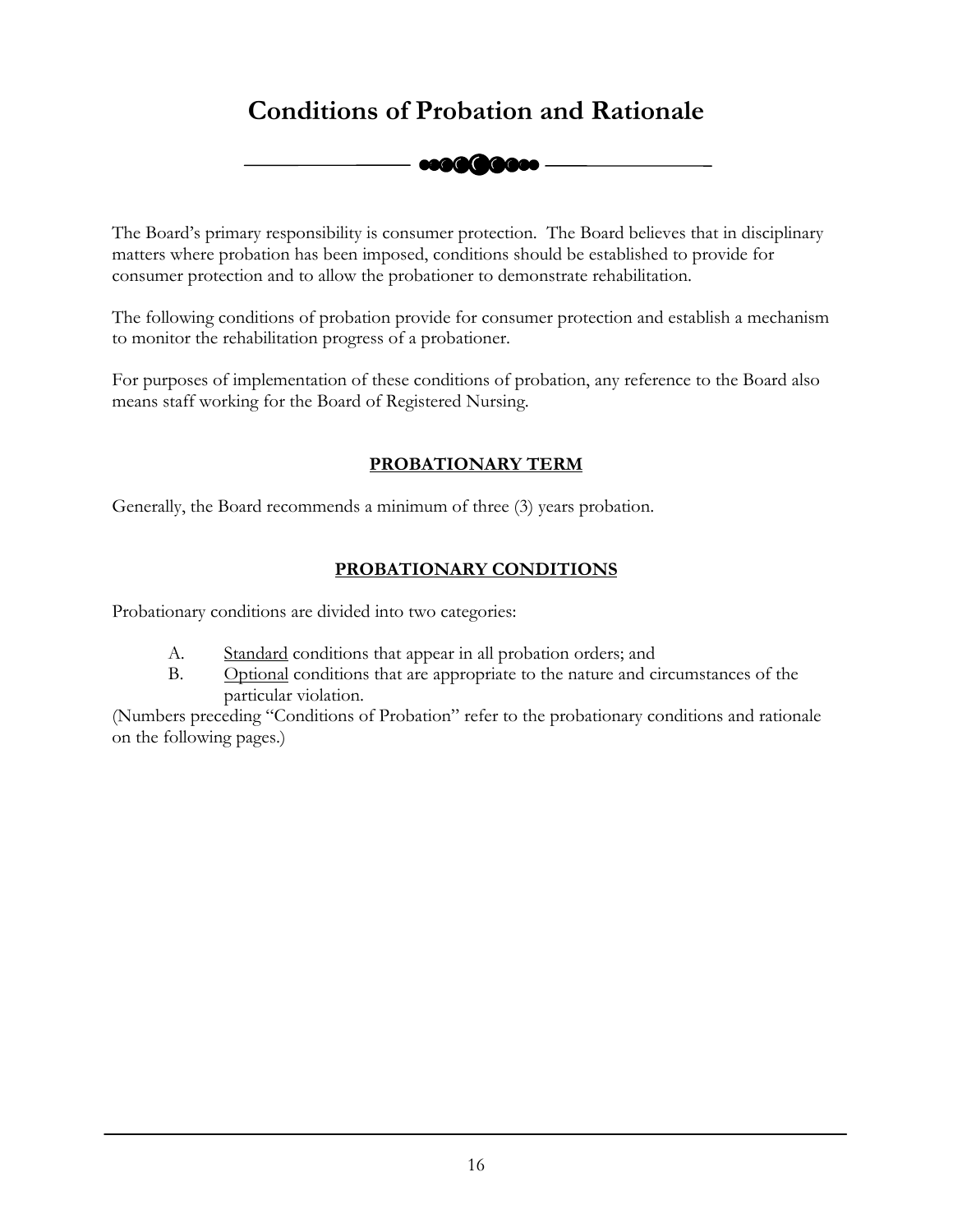# <span id="page-18-0"></span>Listing of Probation Conditions<br> **COOCOOO**

# **STANDARD PROBATION CONDITIONS**

Introductory Language and Conditions 1-13 are required as follows:

- 1) Obey all Laws
- 2) Comply With Board's Probation Program
- 3) Report in Person
- 4) Residency or Practice Outside of State
- 5) Submit Written Reports
- 6) Function as a Registered Nurse
- 7) Employment Approval and Reporting Requirements
- 8) Supervision
- 9) Employment Limitations
- 10) Complete a Nursing Course(s)
- 11) Cost Recovery (Does not apply to Applicants)
- 12) Violation of Probation
- 13) License Surrender

## **OPTIONAL PROBATION CONDITIONS**

Conditions 14-19 are usually required (in addition to the standard conditions 1-13) if the offense involves alcohol/drug abuse. In cases of mental illness conditions 14, 18, and 19 are recommended. Any of these optional conditions may be included if relevant to the violation.

- 14) Physical Examination
- 15) Participate in Treatment/Rehabilitation Program for Chemical Dependence
- 16) Abstain From Use of Psychotropic (Mood-Altering) Drugs
- 17) Submit to Tests and Samples
- 18) Mental Health Examination
- 19) Therapy or Counseling Program
- 20) Actual Suspension of License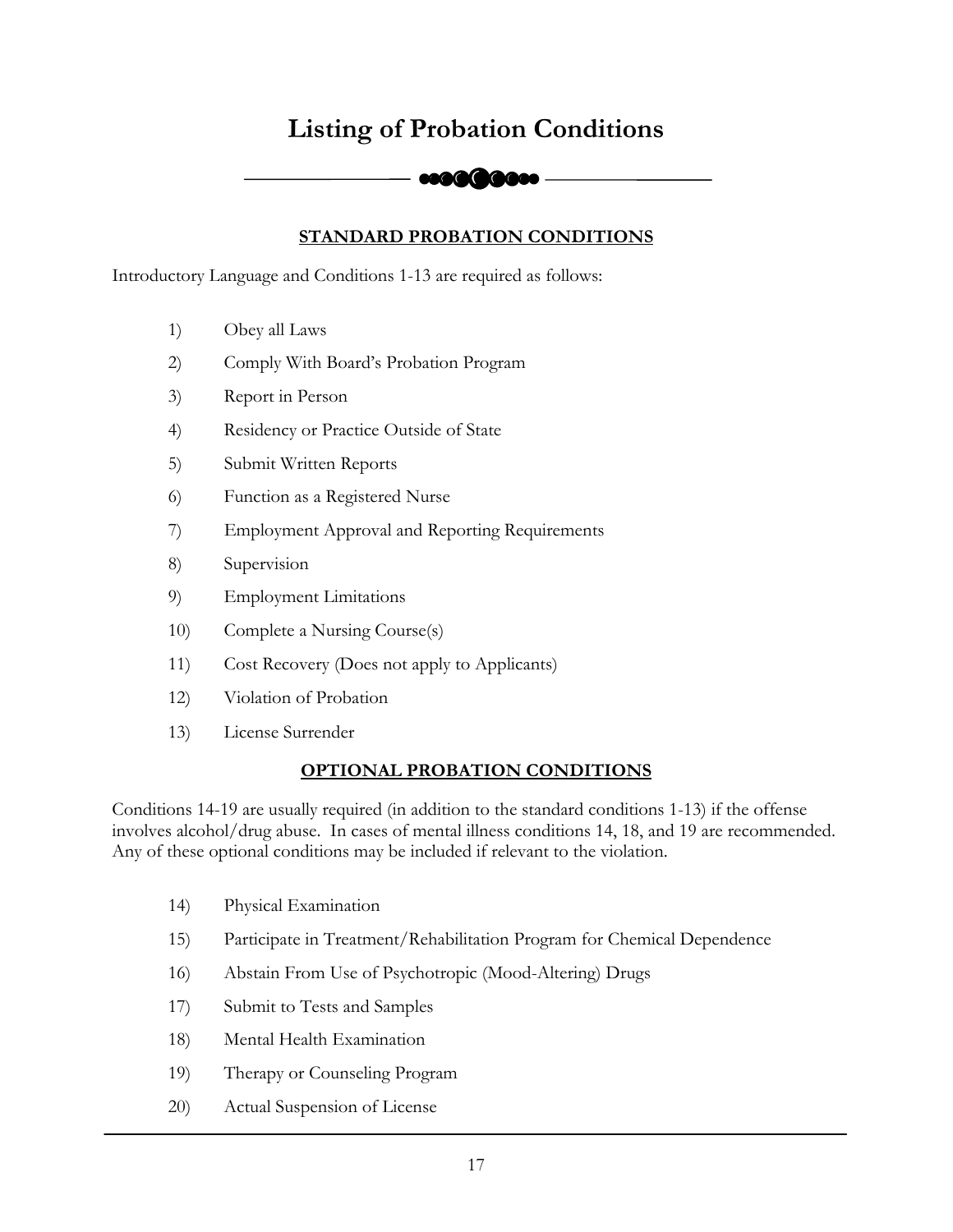# <span id="page-19-0"></span>**Introductory Language and Standard Probation Conditions**

**esaa(2000e** 

The following introductory language and all standard probation conditions are to be included in probationary decisions/orders. For applicants, Condition 11, Cost Recovery, does not apply. For licensees, all standard probation conditions apply. (Note: See alternative introductory language for applicants and reinstatements in next section of guidelines.)



# **INTRODUCTORY LANGUAGE FOR ALL ORDERS –**

**IT IS HEREBY ORDERED** that Registered Nurse License Number issued to Respondent \_\_\_\_\_ is revoked. However, the revocation is stayed and respondent is placed on probation for \_\_\_\_\_ years on the following conditions.

## **SEVERABILITY CLAUSE –**

Each condition of probation contained herein is a separate and distinct condition. If any condition of this Order, or any application thereof, is declared unenforceable in whole, in part, or to any extent, the remainder of this Order, and all other applications thereof, shall not be affected. Each condition of this Order shall separately be valid and enforceable to the fullest extent permitted by law.

**RATIONALE:** *The severability clause is required for all decisions and stipulated agreements where there are Conditions of Probation, in order to avoid the possibility of all probation conditions being repealed upon appeal.* 

**(1) OBEY ALL LAWS -** Respondent shall obey all federal, state and local laws. A full and detailed account of any and all violations of law shall be reported by the respondent to the Board in writing within seventy-two (72) hours of occurrence. To permit monitoring of compliance with this condition, respondent shall submit completed fingerprint forms and fingerprint fees within 45 days of the effective date of the decision, unless previously submitted as part of the licensure application process.

**CRIMINAL COURT ORDERS:** If respondent is under criminal court orders, including probation or parole, and the order is violated, this shall be deemed a violation of these probation conditions, and may result in the filing of an accusation and/or petition to revoke probation.

**RATIONALE:** *All licensees are responsible for "abiding by the law" and complying with court orders, should the licensee be subject to court ordered parole or probation. This condition emphasizes the respondent's responsibility and it provides the Board with a means to take more immediate and severe action if another violation occurs.*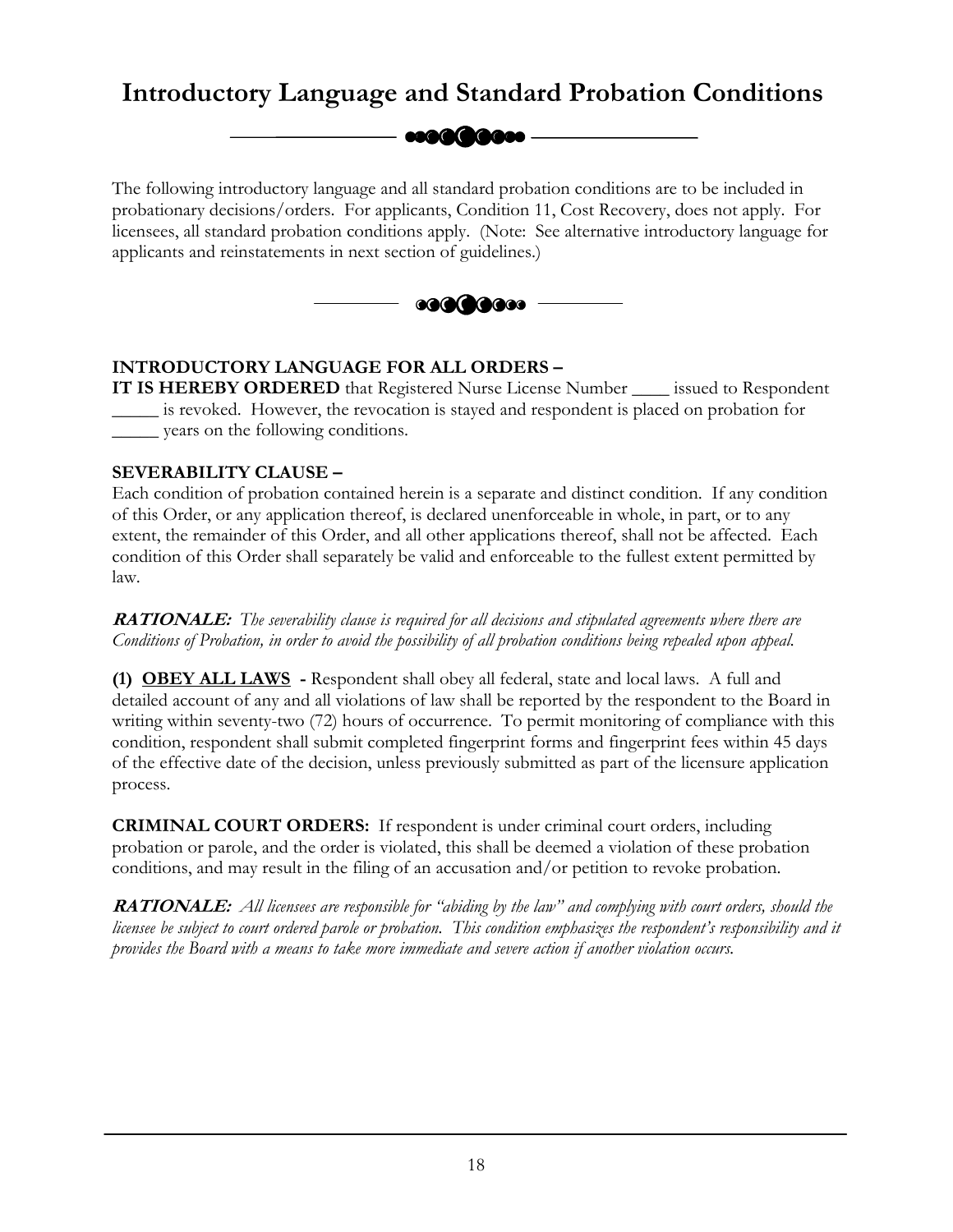**(2) COMPLY WITH THE BOARD'S PROBATION PROGRAM -** Respondent shall fully comply with the conditions of the Probation Program established by the Board and cooperate with representatives of the Board in its monitoring and investigation of the respondent's compliance with the Board's Probation Program. Respondent shall inform the Board in writing within no more than 15 days of any address change and shall at all times maintain an active, current license status with the Board, including during any period of suspension.

Upon successful completion of probation, respondent's license shall be fully restored.

**RATIONALE:** *Full compliance with conditions of probation demonstrates the respondent's commitment to rehabilitation and to correcting the problems which led to the disciplinary action.* 

**(3) REPORT IN PERSON -** Respondent, during the period of probation, shall appear in person at interviews/ meetings as directed by the Board or its designated representatives.

**RATIONALE:** *This provides a means for the Board representatives to make periodic personal assessments of the respondent, to give guidance and direction and to require the respondent to appear before the Board, if necessary.* 

**(4) RESIDENCY, PRACTICE, OR LICENSURE OUTSIDE OF STATE -** Periods of residency or practice as a registered nurse outside of California shall not apply toward a reduction of this probation time period. Respondent's probation is tolled, if and when he or she resides outside of California. The respondent must provide written notice to the Board within 15 days of any change of residency or practice outside the state, and within 30 days prior to re-establishing residency or returning to practice in this state.

Respondent shall provide a list of all states and territories where he or she has ever been licensed as a registered nurse, vocational nurse, or practical nurse. Respondent shall further provide information regarding the status of each license and any changes in such license status during the term of probation. Respondent shall inform the Board if he/she applies for or obtains a new nursing license during the term of probation.

**RATIONALE:** *This ensures that respondents may not complete probation without being fully monitored for their term in California. This further assures that the Board is aware of all licensure outside of California as a professional nurse.* 

**(5) SUBMIT WRITTEN REPORTS -** Respondent, during the period of probation, shall submit or cause to be submitted such written reports/declarations and verification of actions under penalty of perjury, as required by the Board. These reports/declarations shall contain statements relative to respondent's compliance with all the conditions of the Board's Probation Program. Respondent shall immediately execute all release of information forms as may be required by the Board or its representatives.

Respondent shall provide a copy of this decision to the nursing regulatory agency in every state and territory in which he or she has a registered nurse license.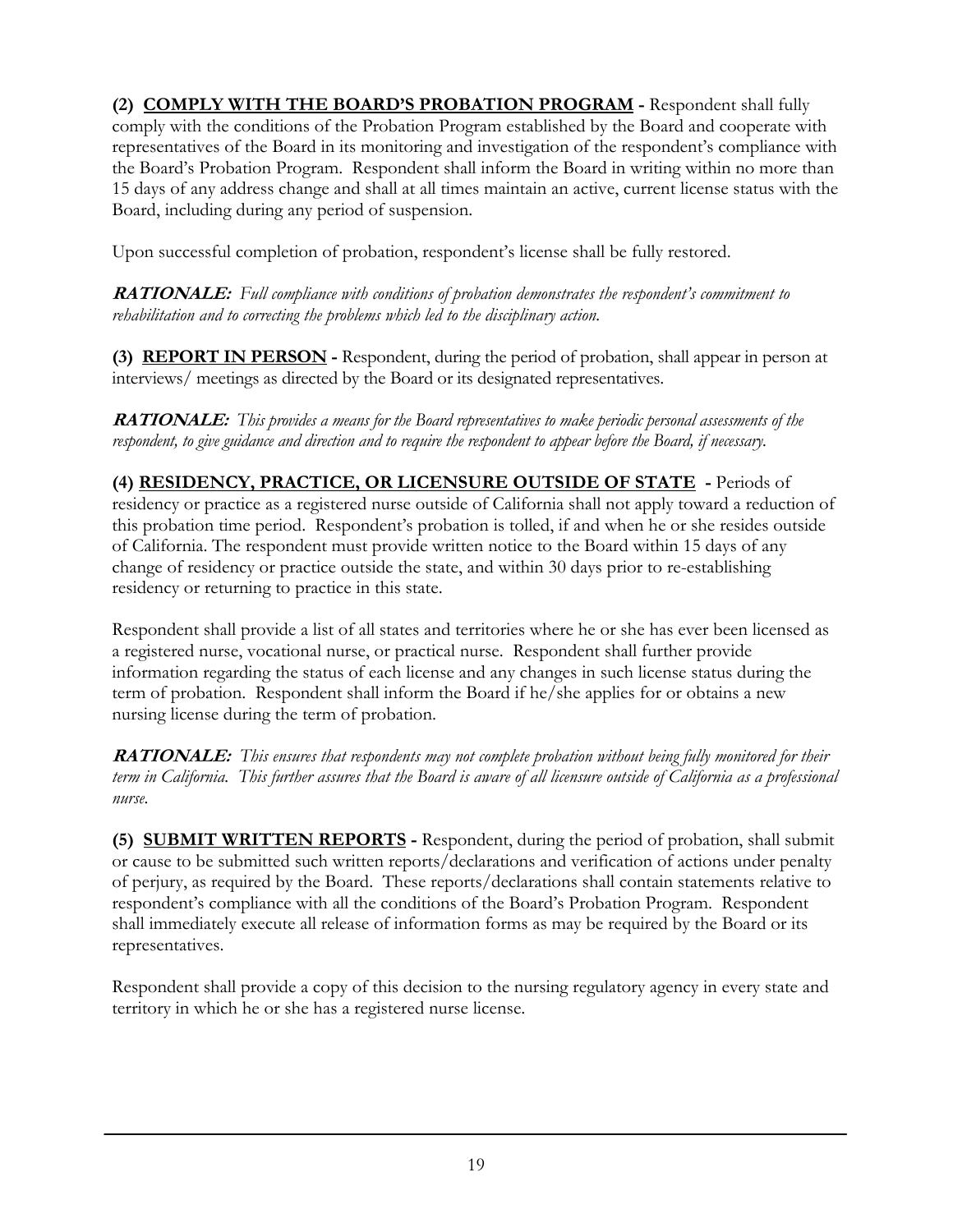**RATIONALE:** *This provides the Board with a mechanism for maintaining communication with the respondent between meetings; gathering pertinent information from the respondent; and obtaining written materials, other than routine reports, that might be deemed necessary on an individual basis. This also allows coordination with other state agencies to discipline registered nurses.* 

**(6) FUNCTION AS A REGISTERED NURSE -** Respondent, during the period of probation, shall engage in the practice of registered nursing in California for a minimum of 24 hours per week for 6 consecutive months or as determined by the Board.

For purposes of compliance with the section, "engage in the practice of registered nursing" may include, when approved by the Board, volunteer work as a registered nurse, or work in any nondirect patient care position that requires licensure as a registered nurse.

minimum of 24 hours per week for 6 consecutive months or as determined by the Board. The Board may require that advanced practice nurses engage in advanced practice nursing for a

If respondent has not complied with this condition during the probationary term, and the respondent has presented sufficient documentation of his or her good faith efforts to comply with this condition, and if no other conditions have been violated, the Board, in its discretion, may grant an extension of the respondent's probation period up to one year without further hearing in order to comply with this condition. During the one year extension, all original conditions of probation shall apply.

**RATIONALE:** *This provides the Board with an opportunity to monitor the respondent and determine if he/she can perform the functions and duties of a registered nurse in a competent manner. It also prevents the respondent from merely "sitting out" the probation and avoiding the necessity of demonstrating competence and complying with nursing practice related probation conditions.* 

## **(7) EMPLOYMENT APPROVAL AND REPORTING REQUIREMENTS -** Respondent shall obtain prior approval from the Board before commencing or continuing any employment, paid or voluntary, as a registered nurse. Respondent shall cause to be submitted to the Board all performance evaluations and other employment related reports as a registered nurse upon request of the Board.

Respondent shall provide a copy of this decision to his or her employer and immediate supervisors prior to commencement of any nursing or other health care related employment.

In addition to the above, respondent shall notify the Board in writing within seventy-two (72) hours after he or she obtains any nursing or other health care related employment. Respondent shall notify the Board in writing within seventy-two (72) hours after he or she is terminated or separated, regardless of cause, from any nursing, or other health care related employment with a full explanation of the circumstances surrounding the termination or separation.

**RATIONALE:** *This condition allows the Board to determine the appropriateness of a setting for which the respondent will be providing registered nursing services and to obtain reports relative to the respondent's registered nursing competency.* 

*This condition additionally allows the Board to be informed of any employment, termination, or separation of the respondent from a nursing or other health care related position, e.g., as a licensed vocational nurse, respiratory*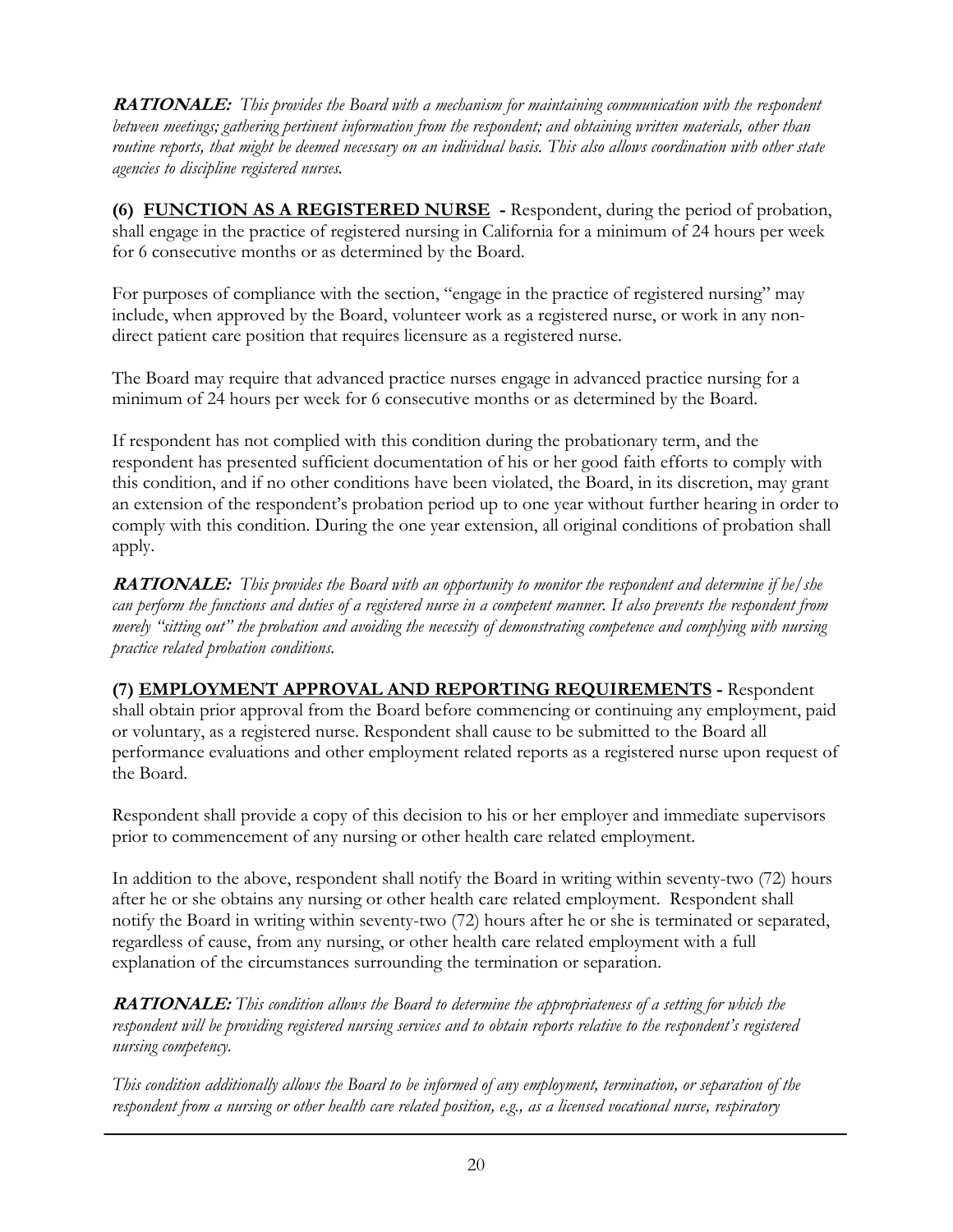*therapist, certified nursing assistant or home health aide. It includes reporting of employment in health care related services not regulated by the state, e.g., surgical technician or cardiac catheterization technician.* 

*The condition also provides the Board with a mechanism for ensuring that the employer providing nursing or other health care-related services is informed of the license status of the respondent so that, if necessary, the work environment can be structured to ensure consumer safety.* 

**(8) SUPERVISION -** Respondent shall obtain prior approval from the Board regarding respondent's level of supervision and/or collaboration before commencing or continuing any employment as a registered nurse, or education and training that includes patient care.

Respondent shall practice only under the direct supervision of a registered nurse in good standing (no current discipline) with the Board of Registered Nursing, unless alternative methods of supervision and/or collaboration (e.g., with an advanced practice nurse or physician) are approved.

Respondent's level of supervision and/or collaboration may include, but is not limited to the following:

(a) Maximum - The individual providing supervision and/or collaboration is present in the patient care area or in any other work setting at all times.

(b) Moderate - The individual providing supervision and/or collaboration is in the patient care unit or in any other work setting at least half the hours respondent works.

(c) Minimum - The individual providing supervision and/or collaboration has person-to-person communication with respondent at least twice during each shift worked.

(d) Home Health Care - If respondent is approved to work in the home health care setting, the individual providing supervision and/or collaboration shall have person-to-person communication with respondent as required by the Board each work day. Respondent shall maintain telephone or other telecommunication contact with the individual providing supervision and/or collaboration as required by the Board during each work day. The individual providing supervision and/or collaboration shall conduct, as required by the Board, periodic, on-site visits to patients' homes visited by the respondent with or without respondent present.

**RATIONALE:** *This allows the Board to require appropriate supervision and/or collaboration, to monitor the respondent's registered or advanced practice nursing competency and thus protect consumer safety. The level of supervision or need for advanced practice collaboration will be determined by the Board at probation meetings.* 

**(9) EMPLOYMENT LIMITATIONS -** Respondent shall not work for a nurse's registry, in any private duty position as a registered nurse, a temporary nurse placement agency, a traveling nurse, or for an in-house nursing pool.

Respondent shall not work for a licensed home health agency as a visiting nurse unless the registered nursing supervision and other protections for home visits have been approved by the Board. Respondent shall not work in any other registered nursing occupation where home visits are required.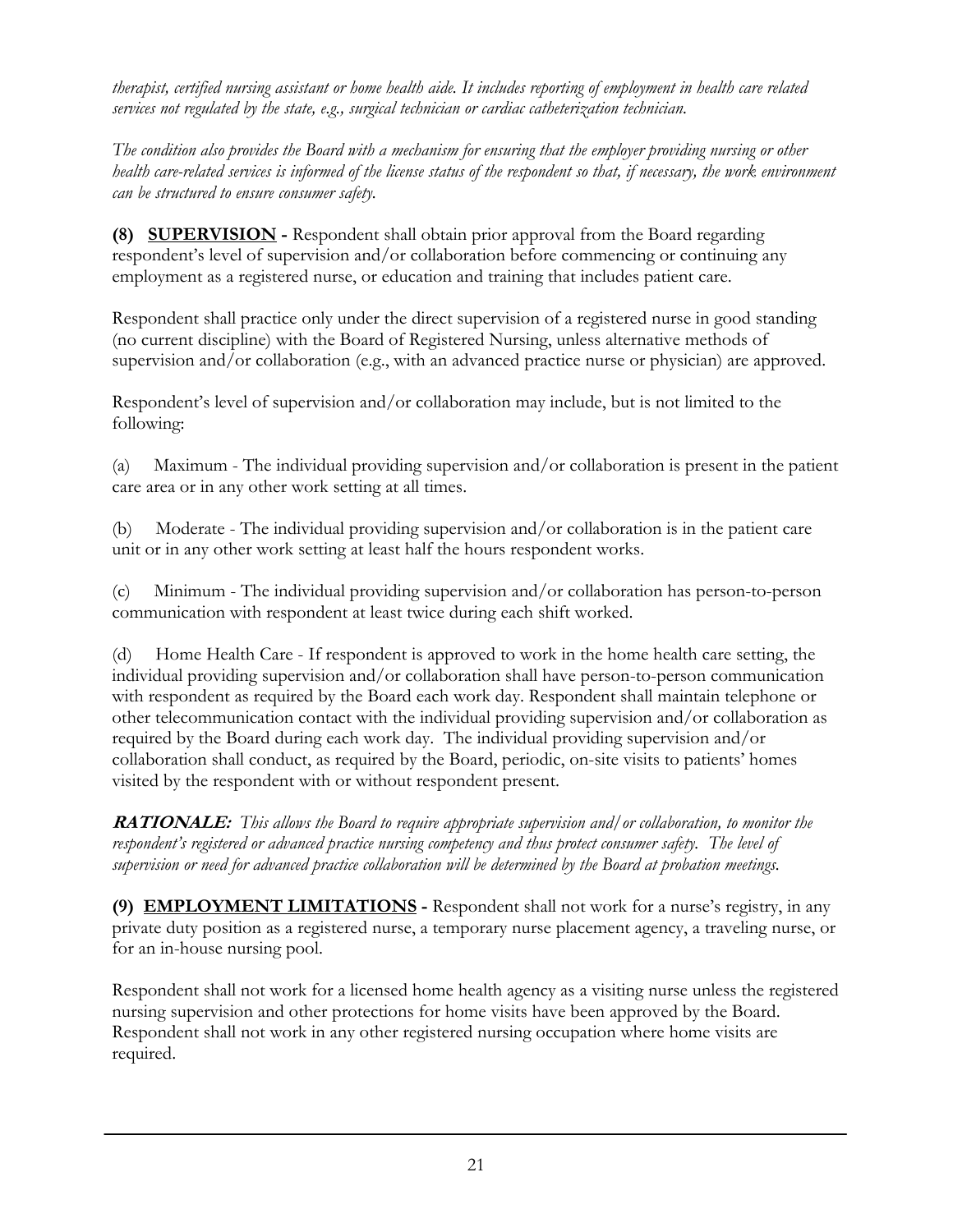Respondent shall not work in any health care setting as a supervisor of registered nurses. The Board may additionally restrict respondent from supervising licensed vocational nurses and/or unlicensed assistive personnel on a case-by-case basis.

Respondent shall not work as a faculty member in an approved school of nursing or as an instructor in a Board approved continuing education program.

Respondent shall work only on a regularly assigned, identified and predetermined worksite(s) and shall not work in a float capacity.

If the respondent is working or intends to work in excess of 40 hours per week, the Board may request documentation to determine whether there should be restrictions on the hours of work.

**RATIONALE:** *The condition prevents the respondent from engaging in the practice of registered nursing in situations where there is no close supervision and/or where the respondent could have undue authority over others and access to controlled substances. If the respondent is working through a private duty or temporary placement arrangement, there is no assurance that the contracting facility or contracting family is aware of the nurse's probation. Home health agencies are licensed by the state, and are staffed by registered nurse supervisors. On a case-by-case basis,*  respondents may be permitted to provide home care under specified conditions. RNs disciplined by the Board may not *teach approved CE courses pursuant to Section 1457(a)(1)(A), Title 16, California Code of Regulations.* 

 **(10) COMPLETE A NURSING COURSE(S) -** Respondent, at his or her own expense, shall enroll and successfully complete a course(s) relevant to the practice of registered nursing no later than six months prior to the end of his or her probationary term.

Respondent shall obtain prior approval from the Board before enrolling in the course(s). Respondent shall submit to the Board the original transcripts or certificates of completion for the above required course(s). The Board shall return the original documents to respondent after photocopying them for its records.

**RATIONALE:** *This condition permits the Board to require the respondent to remediate deficiencies in knowledge which affected or may affect his/her practice of registered nursing. This is necessary in gross negligence or incompetence as well as alcohol/drug abuse cases.* 

 **(11) COST RECOVERY -** Respondent shall pay to the Board costs associated with its investigation and enforcement pursuant to Business and Professions Code Section 125.3 in the amount of \$\_\_\_\_\_\_. Respondent shall be permitted to pay these costs in a payment plan approved by the Board, with payments to be completed no later than three months prior to the end of the probation term.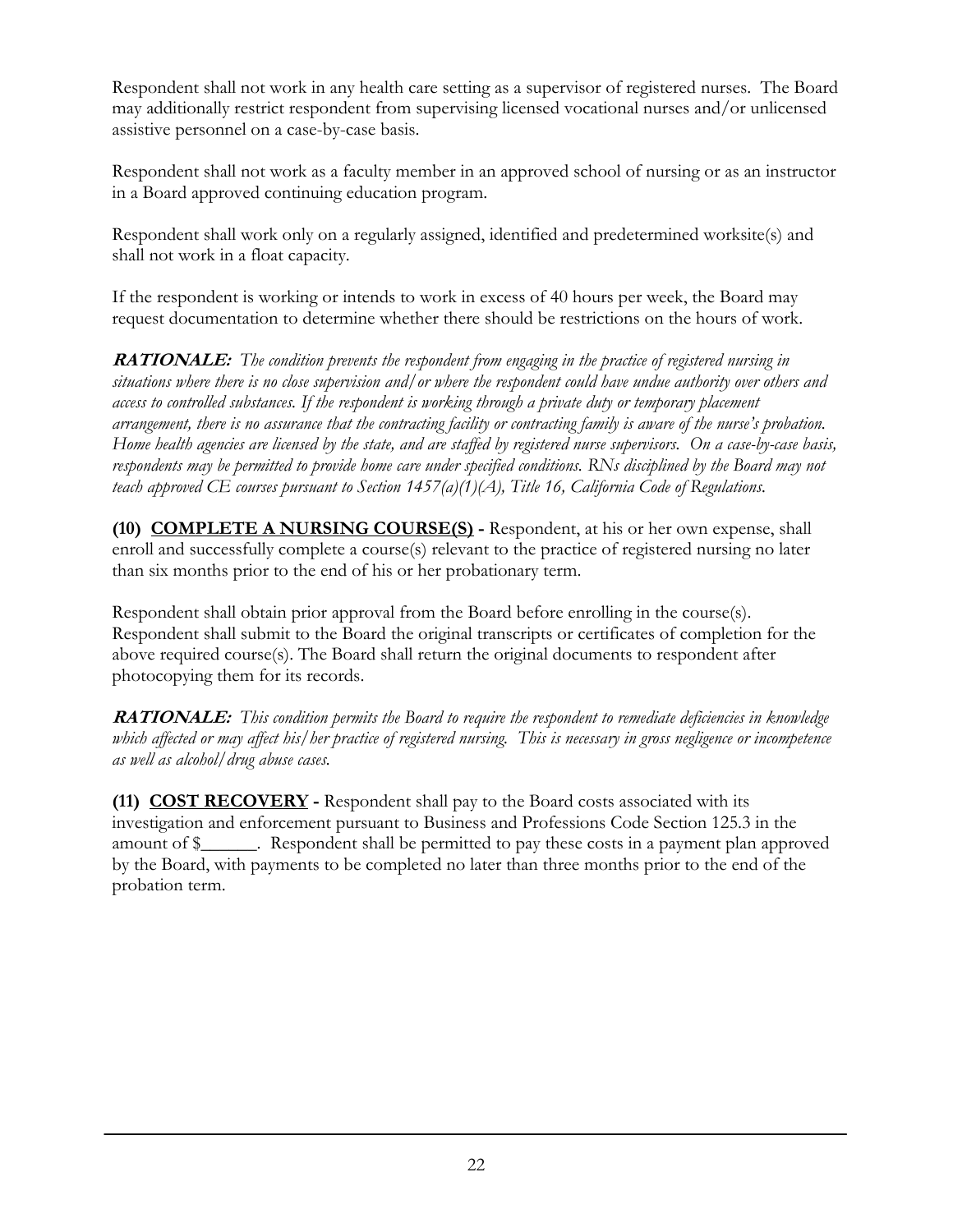If respondent has not complied with this condition during the probationary term, and respondent has presented sufficient documentation of his or her good faith efforts to comply with this condition, and if no other conditions have been violated, the Board, in its discretion, may grant an extension of the respondent's probation period up to one year without further hearing in order to comply with this condition. During the one year extension, all original conditions of probation will apply.

 **(12) VIOLATION OF PROBATION -** If a respondent violates the conditions of his/her probation, the Board after giving the respondent notice and an opportunity to be heard, may set aside the stay order and impose the stayed discipline (revocation/suspension) of the respondent's license.

If during the period of probation, an accusation or petition to revoke probation has been filed against respondent's license or the Attorney General's Office has been requested to prepare an accusation or petition to revoke probation against the respondent's license, the probationary period shall automatically be extended and shall not expire until the accusation or petition has been acted upon by the Board.

**(13) LICENSE SURRENDER -** During respondent's term of probation, if he or she ceases practicing due to retirement, health reasons or is otherwise unable to satisfy the conditions of probation, respondent may surrender his or her license to the Board. The Board reserves the right to evaluate respondent's request and to exercise its discretion whether to grant the request, or to take any other action deemed appropriate and reasonable under the circumstances, without further hearing. Upon formal acceptance of the tendered license and wall certificate, respondent will no longer be subject to the conditions of probation.

Surrender of respondent's license shall be considered a disciplinary action and shall become a part of respondent's license history with the Board. A registered nurse whose license has been surrendered may petition the Board for reinstatement no sooner than the following minimum periods from the effective date of the disciplinary decision:

(1) Two years for reinstatement of a license that was surrendered for any reason other than a mental or physical illness; or

(2) One year for a license surrendered for a mental or physical illness.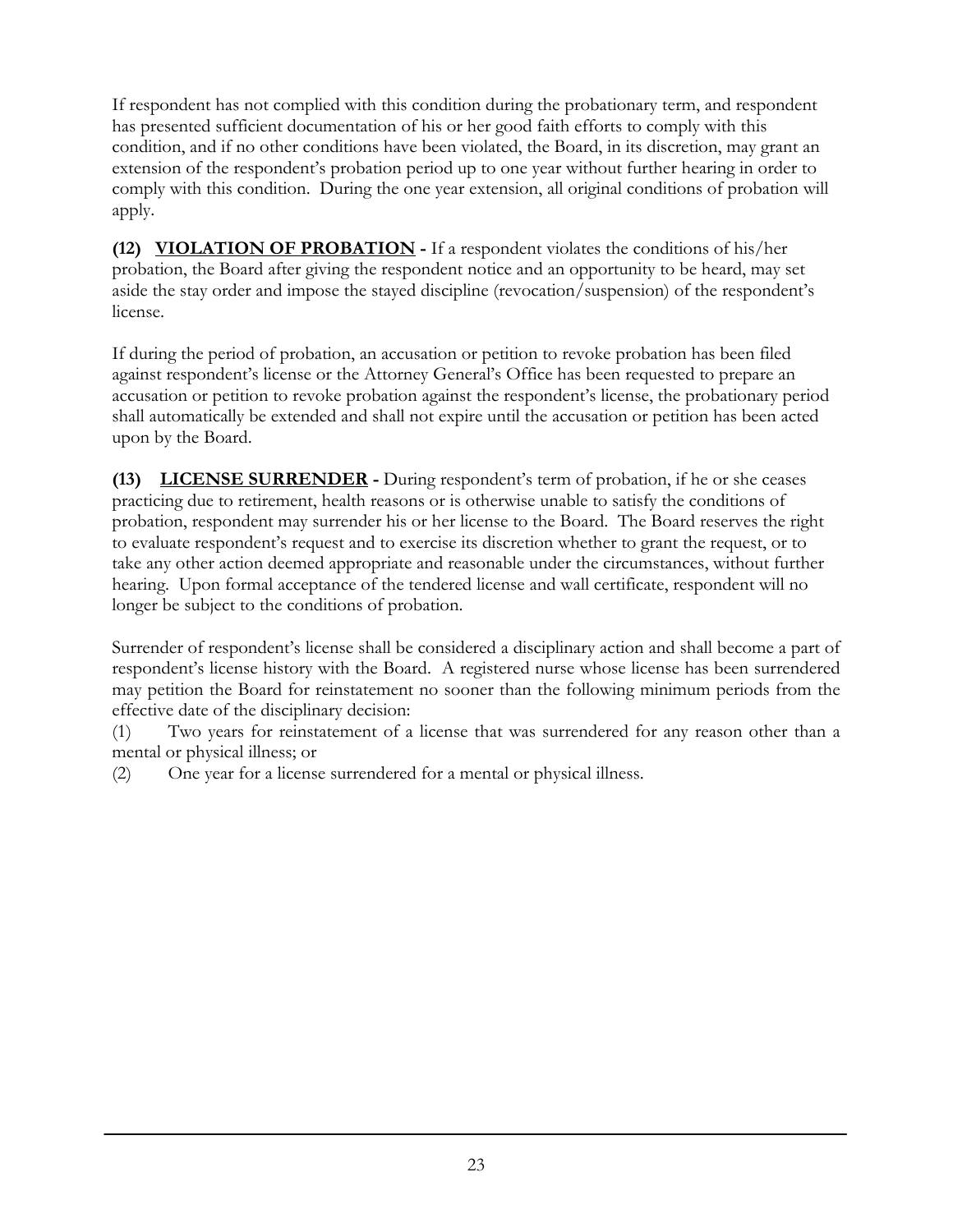# Optional Probation Conditions

<span id="page-25-0"></span> **(14) PHYSICAL EXAMINATION -** Within 45 days of the effective date of this decision, respondent, at his/her expense, shall have a licensed physician, nurse practitioner, or physician assistant, who is approved by the Board before the assessment is performed, submit an assessment of the respondent's physical condition and capability to perform the duties of a registered nurse. Such an assessment shall be submitted in a format acceptable to the Board. If medically determined, a recommended treatment program will be instituted and followed by the respondent with the physician, nurse practitioner, or physician assistant providing written reports to the Board on forms provided by the Board.

If respondent is determined to be unable to practice safely as a registered nurse, the licensed physician, nurse practitioner, or physician assistant making this determination shall immediately notify the Board and respondent by telephone, and the Board shall request that the Attorney General's office prepare an accusation or petition to revoke probation. Respondent shall immediately cease practice and shall not resume practice until notified by the Board. During this period of suspension, respondent shall not engage in any practice for which a license issued by the Board is required until the Board has notified respondent that a medical determination permits respondent to resume practice. This period of suspension will not apply to the reduction of this probationary time period.

If the respondent fails to have the above assessment submitted to the Board within the 45-day requirement, respondent shall immediately cease practice and shall not resume practice until notified by the Board. This period of suspension will not apply to the reduction of this probationary time period. The Board may waive or postpone this suspension only if significant, documented evidence of mitigation is provided. Such evidence must establish good faith efforts by the respondent to obtain the assessment, and a specific date for compliance must be provided. Only one such waiver or extension may be permitted.

 *physical problems/disabilities which could affect registered nursing practice. The physical examination can also be*  **RATIONALE:** *This condition permits the Board to require the respondent to obtain appropriate treatment for conducted to ensure that there is no physical evidence of alcohol/drug abuse. This condition protects the public if the physical examination determines that the respondent is not safe to practice by immediately suspending his or her practice. This condition further protects the public by immediately suspending the respondent's practice if he or she fails to comply with the physical examination requirement.* 

# **(15) PARTICIPATE IN TREATMENT/REHABILITATION PROGRAM FOR**

**CHEMICAL DEPENDENCE -** Respondent, at his/her expense, shall successfully complete during the probationary period or shall have successfully completed prior to commencement of probation a Board-approved treatment/rehabilitation program of at least six months duration. As required, reports shall be submitted by the program on forms provided by the Board. If respondent has not completed a Board-approved treatment/rehabilitation program prior to commencement of probation, respondent, within 45 days from the effective date of the decision, shall be enrolled in a program. If a program is not successfully completed within the first nine months of probation, the Board shall consider respondent in violation of probation.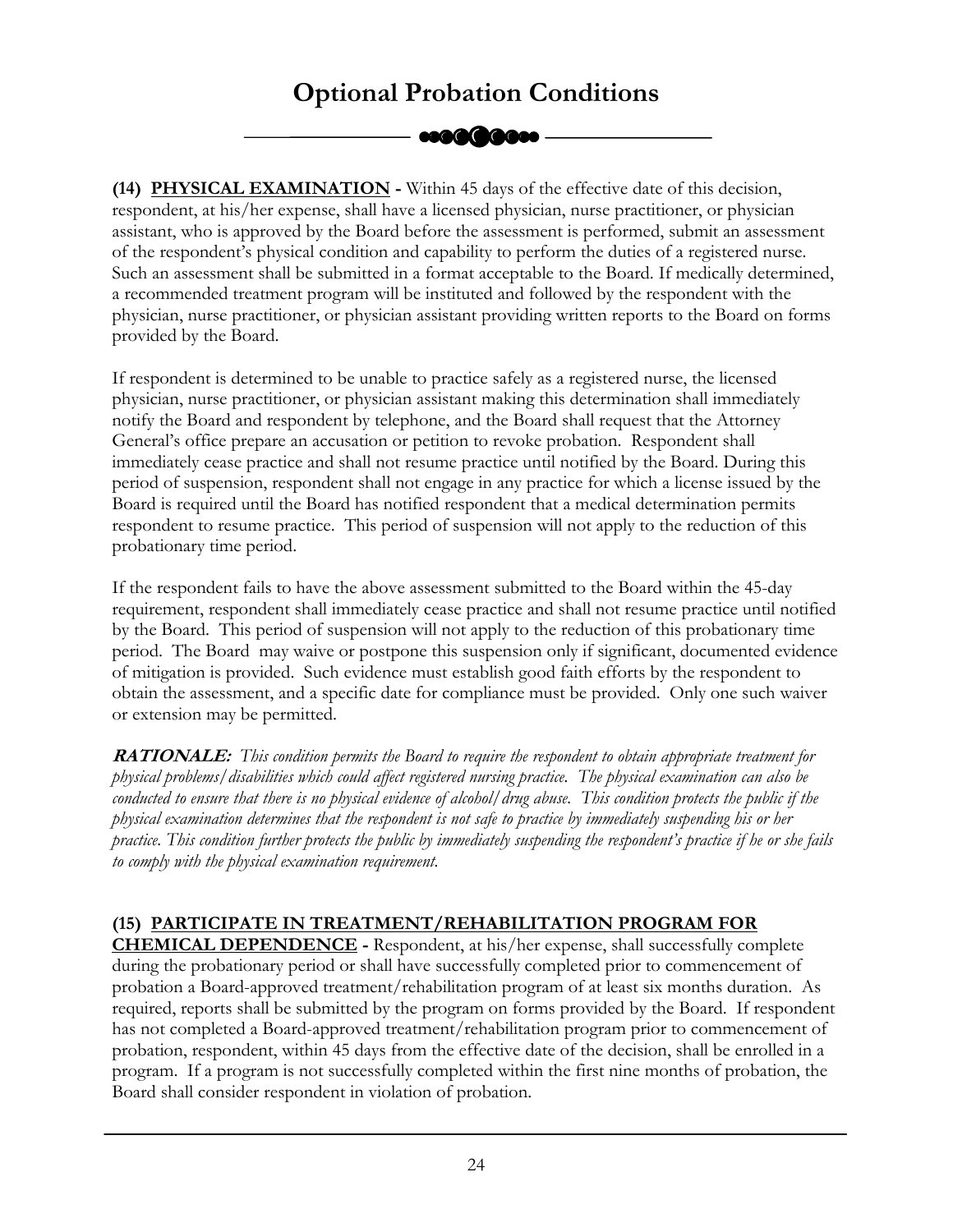Based on Board recommendation, each week respondent shall be required to attend at least one, but no more than five 12-step recovery meetings or equivalent (e.g., Narcotics Anonymous, Alcoholics Anonymous, etc.) and a nurse support group as approved and directed by the Board. If a nurse support group is not available, an additional 12-step meeting or equivalent shall be added. Respondent shall submit dated and signed documentation confirming such attendance to the Board during the entire period of probation. Respondent shall continue with the recovery plan recommended by the treatment/rehabilitation program or a licensed mental health examiner and/or other ongoing recovery groups.

**RATIONALE:** *This condition permits the Board to require the respondent to obtain appropriate treatment, within a specified time period, for problems which could affect her/his registered nursing practice and provides for continued involvement in a support system. The Board supports the need for participation in an ongoing recovery program for a successful recovery from chemical dependency or substance abuse.* 

# **(16) ABSTAIN FROM USE OF PSYCHOTROPIC (MOOD-ALTERING) DRUGS -**

Respondent shall completely abstain from the possession, injection or consumption by any route of all psychotropic (mood altering) drugs, including alcohol, except when the same are ordered by a health care professional legally authorized to do so as part of documented medical treatment. Respondent shall have sent to the Board, in writing and within fourteen (14) days, by the prescribing health professional, a report identifying the medication, dosage, the date the medication was prescribed, the respondent's prognosis, the date the medication will no longer be required, and the effect on the recovery plan, if appropriate.

Respondent shall identify for the Board a single physician, nurse practitioner or physician assistant who shall be aware of respondent's history of substance abuse and will coordinate and monitor any prescriptions for respondent for dangerous drugs, controlled substances or mood-altering drugs. The coordinating physician, nurse practitioner, or physician assistant shall report to the Board on a quarterly basis respondent's compliance with this condition. If any substances considered addictive have been prescribed, the report shall identify a program for the time limited use of any such substances.

The Board may require the single coordinating physician, nurse practitioner, or physician assistant to be a specialist in addictive medicine, or to consult with a specialist in addictive medicine.

**RATIONALE:** *Abstinence from mood altering substances (alcohol/drugs) is necessary for compliance with the Board's Probation Program and to ensure successful rehabilitation. Abstinence from any psychotropic drug is required to prevent the substitution of one addicting substance with another.* 

 **(17) SUBMIT TO TESTS AND SAMPLES -** Respondent, at his/her expense, shall participate in a random, biological fluid testing or a drug screening program which the Board approves. The length of time and frequency will be subject to approval by the Board. The respondent is responsible for keeping the Board informed of respondent's current telephone number at all times. Respondent shall also ensure that messages may be left at the telephone number when he/she is not available and ensure that reports are submitted directly by the testing agency to the Board, as directed. Any confirmed positive finding shall be reported immediately to the Board by the program and the respondent shall be considered in violation of probation.

In addition, respondent, at any time during the period of probation, shall fully cooperate with the Board or any of its representatives, and shall, when requested, submit to such tests and samples as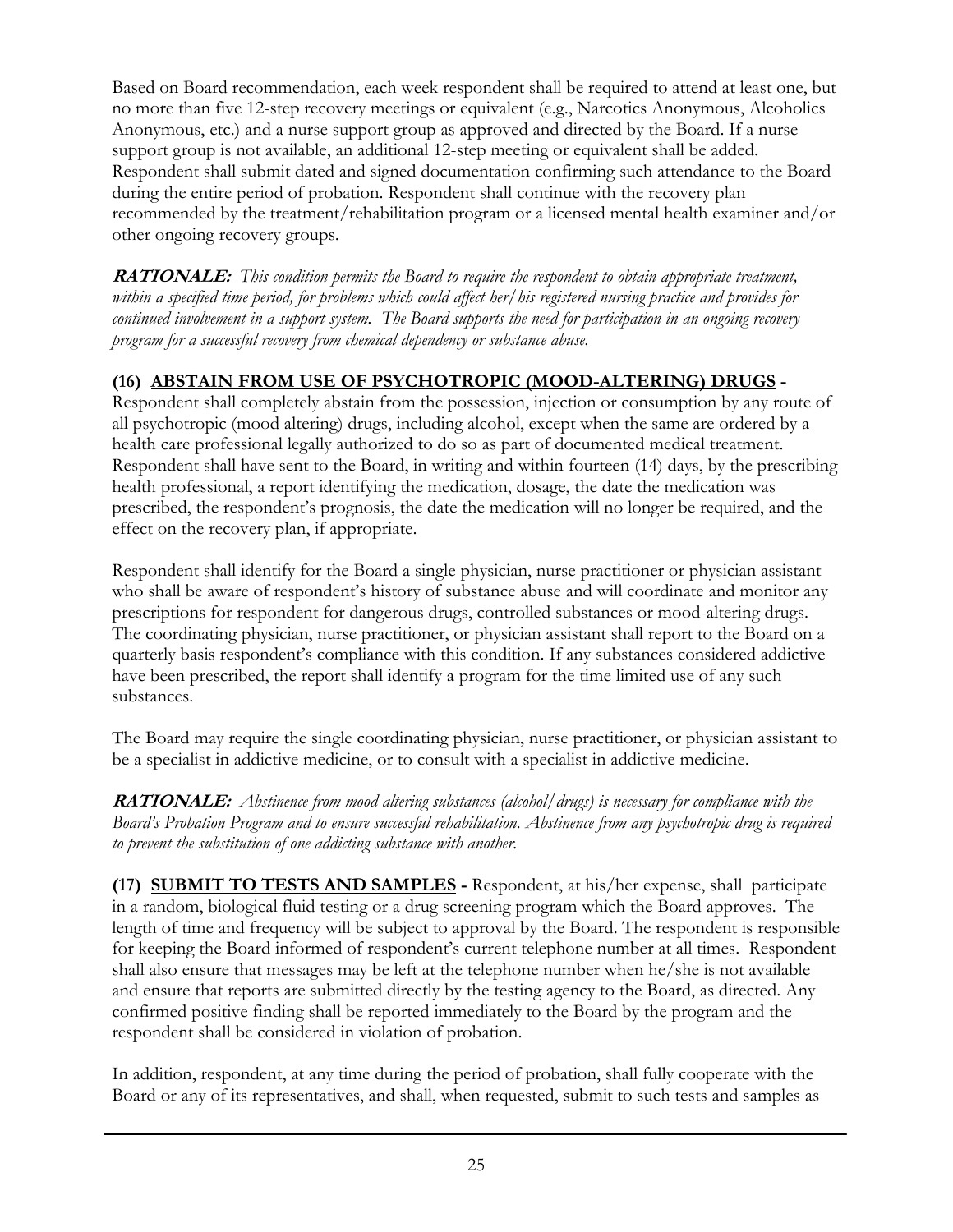the Board or its representatives may require for the detection of alcohol, narcotics, hypnotics, dangerous drugs, or other controlled substances.

If respondent has a positive drug screen for any substance not legally authorized and not reported to the coordinating physician, nurse practitioner, or physician assistant, and the Board files a petition to revoke probation or an accusation, the Board may suspend respondent from practice pending the final decision on the petition to revoke probation or the accusation. This period of suspension will not apply to the reduction of this probationary time period.

If respondent fails to participate in a random, biological fluid testing or drug screening program within the specified time frame, the respondent shall immediately cease practice and shall not resume practice until notified by the Board. After taking into account documented evidence of mitigation, if the Board files a petition to revoke probation or an accusation, the Board may suspend respondent from practice pending the final decision on the petition to revoke probation or the accusation. This period of suspension will not apply to the reduction of this probationary time period.

**RATIONALE:** *This condition provides documentation that the respondent is substance or chemical free. It provides the Board with a mechanism through which to require additional laboratory analyses for the presence of narcotics, alcohol, and/or dangerous drugs when the respondent appears to be in violation of the conditions of probation or appears to be under the influence of mood altering substances. This condition protects the public by giving the Board the discretion to suspend respondent from practice based on the use of any substance that is not legally authorized. This condition further protects the public by immediately suspending the respondent's practice if he or she fails to comply with the drug screening requirement.* 

 **(18) MENTAL HEALTH EXAMINATION -** The respondent shall, within 45 days of the effective date of this decision, have a mental health examination including psychological testing as appropriate to determine his/her capability to perform the duties of a registered nurse. The examination will be performed by a psychiatrist, psychologist or other licensed mental health practitioner approved by the Board. The examining mental health practitioner will submit a written report of that assessment and recommendations to the Board. All costs are the responsibility of the respondent. Recommendations for treatment, therapy or counseling made as a result of the mental health examination will be instituted and followed by the respondent.

If respondent is determined to be unable to practice safely as a registered nurse, the licensed mental health care practitioner making this determination shall immediately notify the Board and respondent by telephone, and the Board shall request that the Attorney General's office prepare an accusation or petition to revoke probation. Respondent shall immediately cease practice and may not resume practice until notified by the Board. During this period of suspension, respondent shall not engage in any practice for which a license issued by the Board is required, until the Board has notified respondent that a mental health determination permits respondent to resume practice. This period of suspension will not apply to the reduction of this probationary time period.

If the respondent fails to have the above assessment submitted to the Board within the 45-day requirement, respondent shall immediately cease practice and shall not resume practice until notified by the Board. This period of suspension will not apply to the reduction of this probationary time period. The Board may waive or postpone this suspension only if significant, documented evidence of mitigation is provided. Such evidence must establish good faith efforts by the respondent to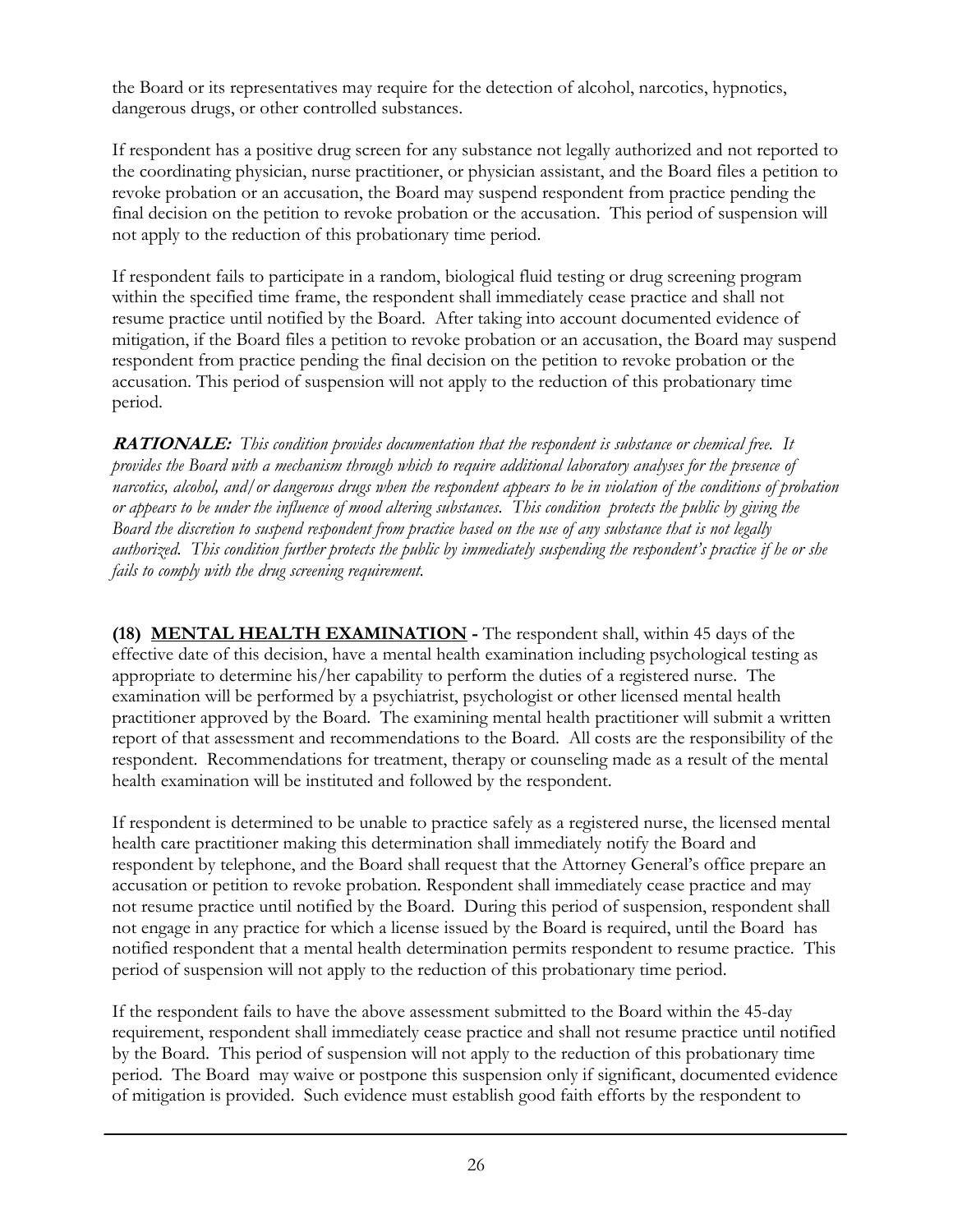<span id="page-28-0"></span>obtain the assessment, and a specific date for compliance must be provided. Only one such waiver or extension may be permitted.

**RATIONALE:** *This condition permits the board to require the respondent to obtain appropriate treatment and counseling for mental health problems which could affect registered nursing practice and/or could lead to relapse of a chemical dependency problem. This condition protects the public if the mental health examination determines that the respondent is not safe to practice by immediately suspending his or her practice. This condition further protects the public by immediately suspending the respondent's practice if he or she fails to comply with the mental health examination requirement.* 

**(19) THERAPY OR COUNSELING PROGRAM -** Respondent, at his/her expense, shall participate in an on-going counseling program until such time as the Board releases him/her from this requirement and only upon the recommendation of the counselor. Written progress reports from the counselor will be required at various intervals.

 *counseling for mental health or chemical dependency problems which could affect her/his nursing practice.* **RATIONALE:** *This condition permits the Board to require the respondent to obtain appropriate treatment and* 

 **(20) ACTUAL SUSPENSION OF LICENSE -** Respondent is suspended from the practice of registered nursing for \_\_\_\_ months (period of time not to exceed one year) beginning the effective date of this decision.

During the suspension period, all probation conditions are in full force and effect except those relating to actual nursing practice. This period of suspension will not apply to the reduction of this probationary time period.

**RATIONALE:** *Business and Professions Code Section 2759(c) gives the Board of Registered Nursing authority to: "Suspend licensee's right to practice nursing for a period not exceeding one year" as a mode of discipline for registered nurses found guilty of violating the Nursing Practice Act.* 

*It is the intent of the Board of Registered Nursing to assure safe nursing practice and rehabilitate rather than to punish. As part of probation, the public may be better protected if the registered nurse is suspended from the practice of nursing.*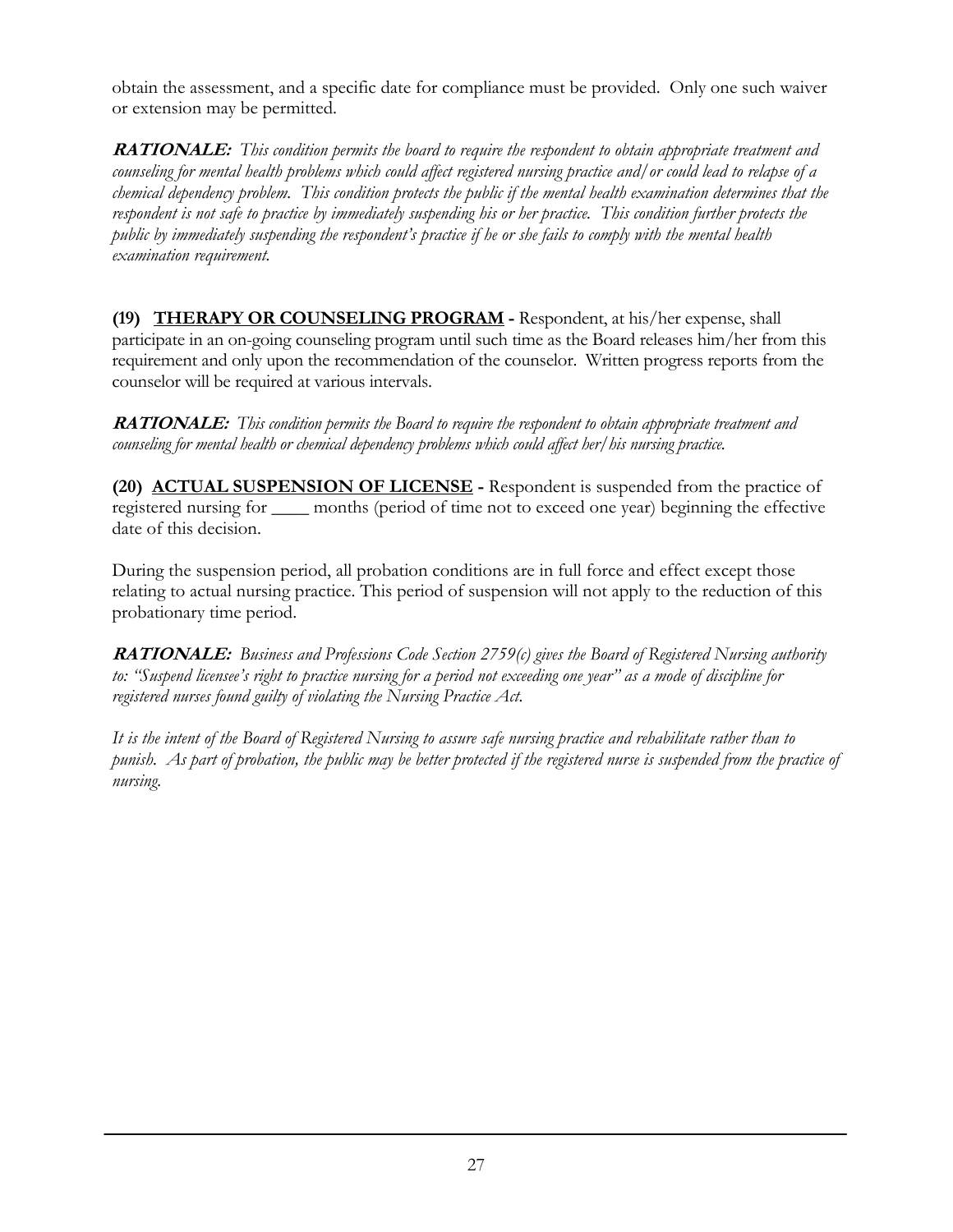# <span id="page-29-0"></span>**Recommended Language for Applicants and Reinstatements**

**esaa(2000e** 

In order to provide clarity and consistency in its decisions, the Board of Registered Nursing recommends the following language in proposed decisions or stipulated agreements for exam applicants, endorsement applicants [those who hold a license in another state(s)], and for petitioners for reinstatement who are issued a license that is placed on probation.

## **•** Exam applicants who are placed on probation:

"The application of respondent \_\_\_\_\_\_\_ for licensure is hereby granted. Upon successful completion of the licensure examination and all other licensing requirements, a license shall be issued to respondent. Said license shall immediately be revoked, the order of revocation stayed and respondent placed on probation for a period of \_\_\_\_\_ years on the following conditions:"

## **•** Endorsement applicants who are placed on probation:

"The application of respondent \_\_\_\_\_\_\_licensure is hereby granted and a license shall be issued to respondent upon successful completion of all licensing requirements. Said license shall immediately be revoked, the order of revocation stayed and respondent placed on probation for a period of \_\_\_\_\_\_ years on the following conditions:"

## **•** Reinstatement of licensure with conditions of probation:

"The application of respondent \_\_\_\_\_\_\_\_\_for reinstatement of licensure is hereby granted. A license shall be issued to respondent. Said license shall immediately be revoked, the order of revocation stayed and respondent placed on probation for a period of \_\_\_\_\_\_ years on the following conditions:"

It is important to note that in many cases, petitioners for reinstatement have not practiced registered nursing in the State Of California for eight years. They must retake the licensing exam before they are eligible for licensure per Section 2811 of the Business and Professions Code. This information must be provided to the Administrative Law Judge so that he/she can include: "Upon successful completion of the licensure examination, a license shall be issued to respondent."

In addition to the examination requirement, it may be appropriate to require completion of comprehensive education courses prior to resuming practice. Recommended language: "The respondent shall enroll in and successfully complete a refresher course or equivalent set of courses as approved by representatives of the Board. The respondent is suspended from practice until the required course work is successfully completed, but may use his/her license for the limited purpose of completing clinical requirements of the required coursework."

**NOTE:** If cost recovery was ordered in the revocation or surrender of a license and the cost recovery has not been paid in full by petitioner, a probation condition requiring payment of original cost recovery on a payment plan must be included in the reinstatement and decision.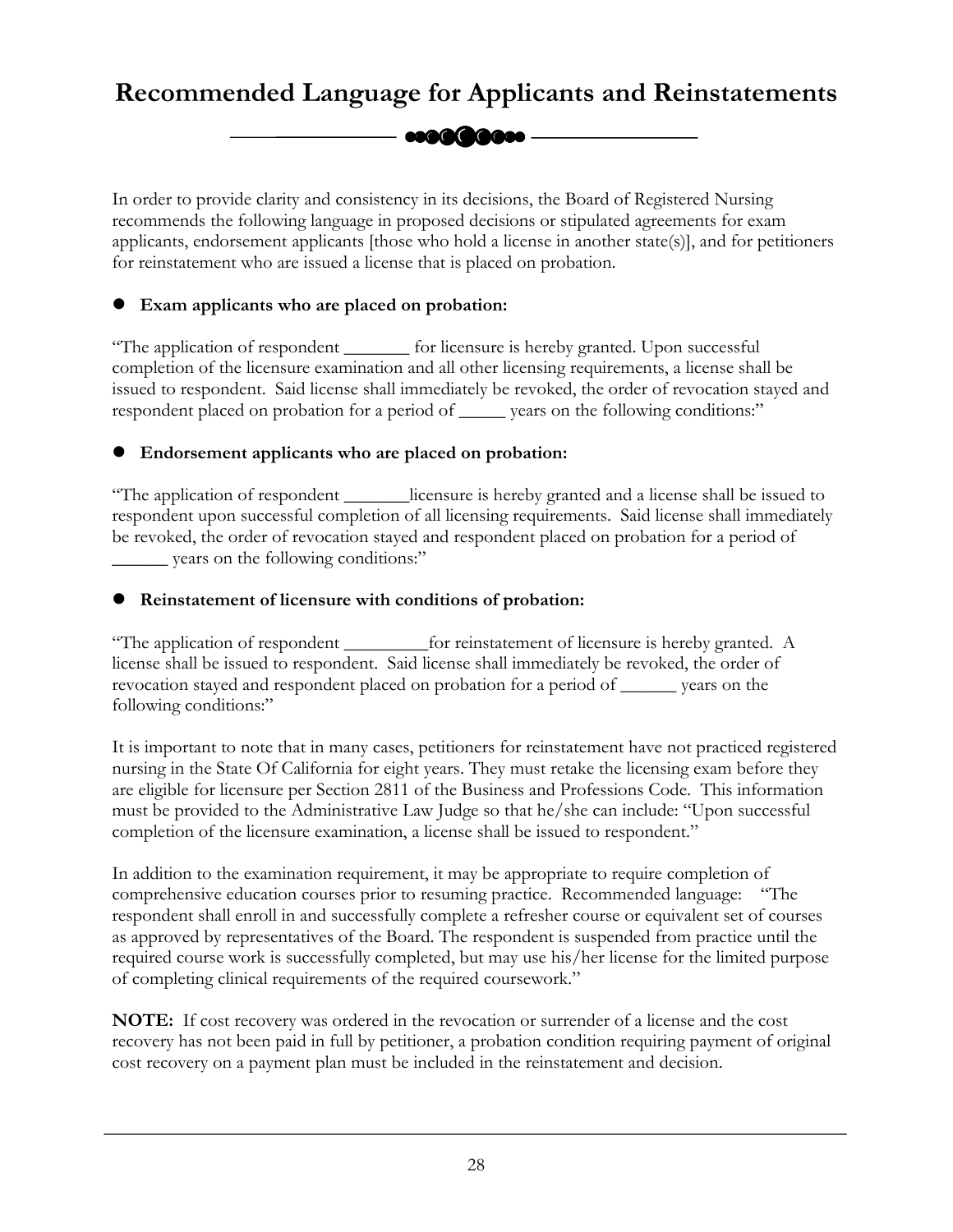# <span id="page-30-0"></span>and Modification of Fenarty<br>  $\overline{\bullet}$   $\overline{\bullet}$   $\overline{\bullet}$   $\overline{\bullet}$   $\overline{\bullet}$   $\overline{\bullet}$   $\overline{\bullet}$   $\overline{\bullet}$   $\overline{\bullet}$   $\overline{\bullet}$   $\overline{\bullet}$   $\overline{\bullet}$   $\overline{\bullet}$   $\overline{\bullet}$   $\overline{\bullet}$   $\overline{\bullet}$   $\overline{\bullet}$   $\overline{\bullet}$   $\overline{\bullet}$   $\overline{\bullet}$   $\overline{\bullet}$   $\overline$ **Time Frames for Petitions for Reinstatement and Modification of Penalty**

Pursuant to Business and Professions Code, Section 2760.1(a), time frames for petitions for reinstatement and modification of penalty are as follows:

- At least three years for reinstatement of a license revoked for unprofessional conduct. (The board may, in its sole discretion, specify in its order a lesser period, but not less than one year.)
- At least two years for early termination of a probation period of three years or more.
- At least one year for modification of a condition, or reinstatement of a license revoked for mental or physical illness, or termination of probation of less than three years.





*When the order is revocation or surrender, cost recovery should be included as follows:* 

"If and when respondent's license is reinstated, he or she shall pay to the Board costs associated with its investigation and enforcement pursuant to Business and Professions Code Section 125.3 in the amount of \$\_\_\_\_\_\_. Respondent shall be permitted to pay these costs in a payment plan approved by the Board. Nothing in this provision shall be construed to prohibit the Board from reducing the amount of cost recovery upon reinstatement of the license."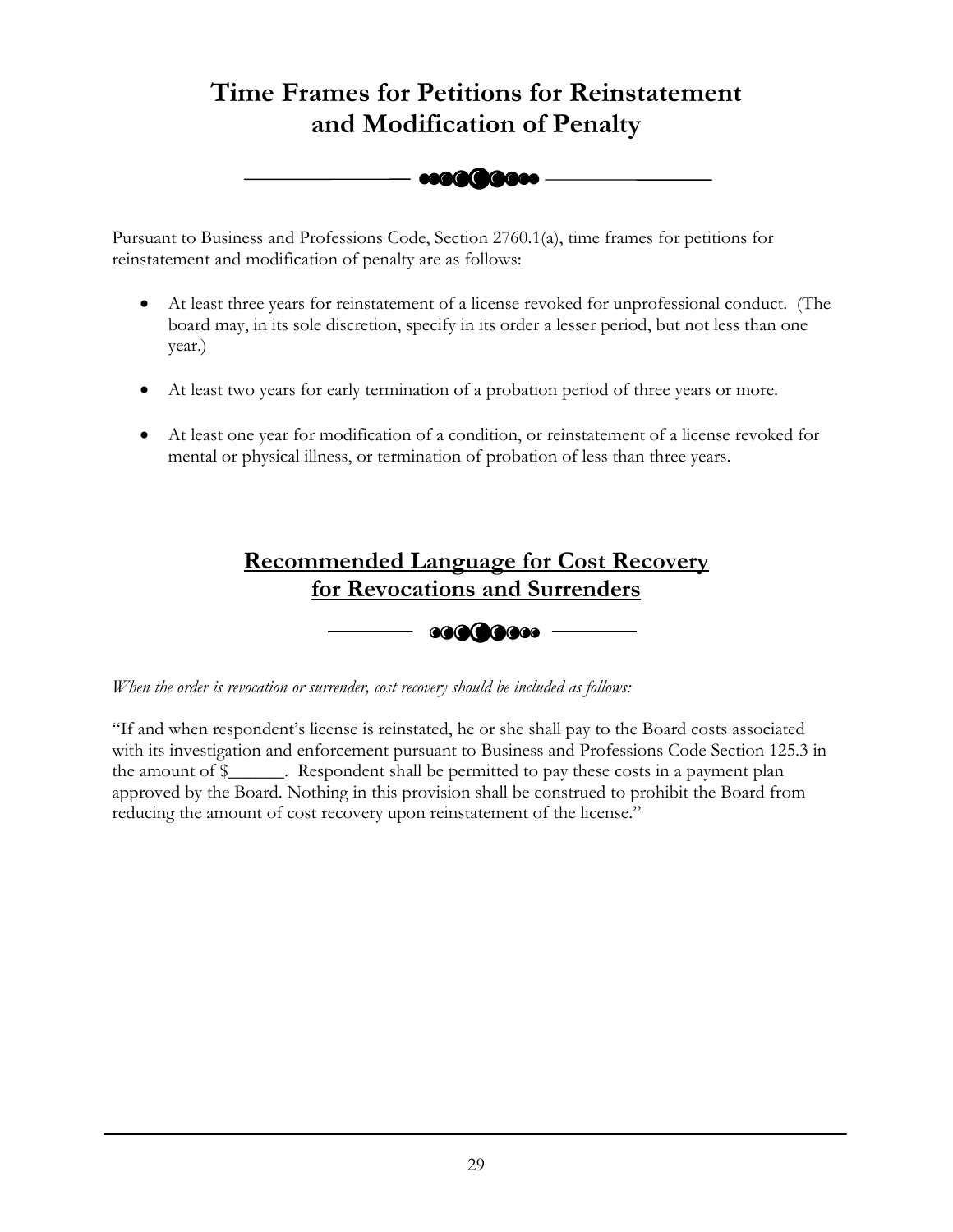# **Index of Violations**



<span id="page-31-0"></span>

| <b>B &amp; P Code Section</b> |                                                                                                                                     | Page Number    |
|-------------------------------|-------------------------------------------------------------------------------------------------------------------------------------|----------------|
| 2761 (a)(1)                   | Incompetence or Gross Negligence                                                                                                    | 3              |
| 2761 (a)(2)                   | Conviction of Practicing Medicine Without a License                                                                                 | $\mathfrak{Z}$ |
| 2761 (a)(3)                   | <b>Fraudulent Advertising</b>                                                                                                       | 4              |
| 2761 (a)(4)                   | Disciplinary Action by Another State, Government Agency,<br>or Licensing Board                                                      | $\overline{4}$ |
| 2761(a)                       | Unprofessional Conduct, Including but not Limited to Failure to<br>Report Client Abuse and Holding out as a Certified Practitioner. | $\overline{4}$ |
| $2761$ (b)                    | Procuring a Certificate by Fraud, Misrepresentation or Mistake                                                                      | 5              |
| 2761(c)                       | Involvement in Procurement of or Assisting in Criminal Abortion                                                                     | 5              |
| $2761$ (d)                    | Nursing Practice Act                                                                                                                | 5              |
| $2761$ (e)                    | False information on application for licensure.                                                                                     | 5              |
| 2761(f)                       | Conviction of Substantially Related Felony or Offense.                                                                              | 5              |
| $2761$ (g)                    | Impersonating an Applicant in an Exam                                                                                               | 5              |
| 2761(h)                       | <b>Impersonating Another RN</b>                                                                                                     | 5              |
| 2761(i)                       | Violating or Assisting in the Violation of the Medical Practice Act                                                                 | 6              |
| 2761(j)                       | Holding out as a Nurse Practitioner, Nurse Anesthetist, Nurse<br>Midwife or Public Health Nurse When not Certified.                 | 6              |
| $2761$ (k)                    | Knowingly Fail to Follow Infection Control Guidelines                                                                               | 6              |
| 2762(a)                       | Illegally Obtain, Possess or Administer Controlled Substances or<br>Dangerous Drugs                                                 | 6              |
| 2762(b)                       | Abuse of Drugs or Alcohol                                                                                                           | 7              |
| 2762(c)                       | Criminal Conviction Related to Drugs or Alcohol                                                                                     | 7              |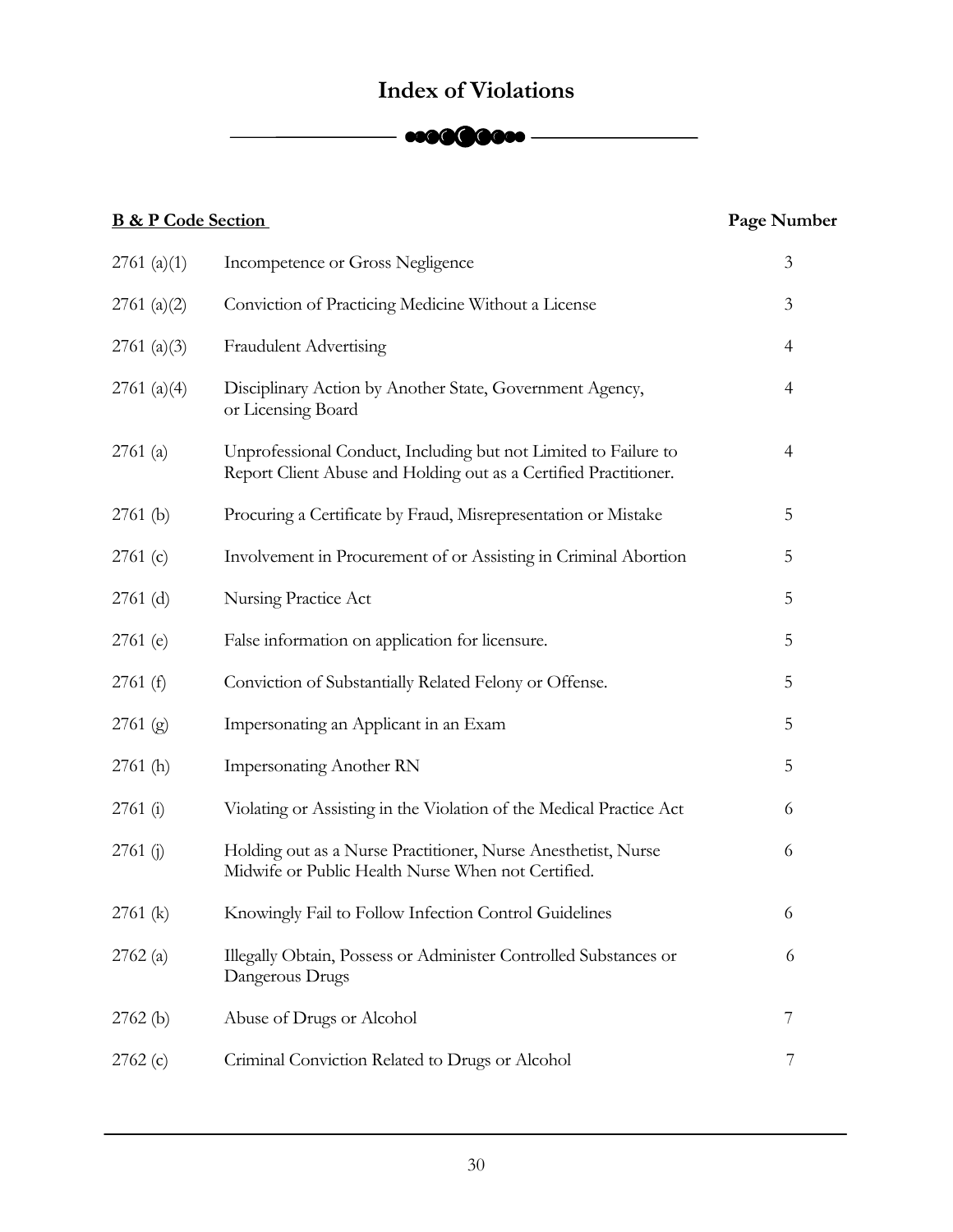| $2762$ (d) | Commitment/Confinement by Court for Abuse of Drugs or Alcohol                                                          | 7  |
|------------|------------------------------------------------------------------------------------------------------------------------|----|
| 2762(e)    | Falsify Records Pertaining to Controlled Substances or Dangerous Drugs                                                 | 8  |
| 2836.3(c)  | Incompetence/Gross Negligence by Nurse Practitioner in Performing<br>Functions Related to Furnishing Drugs or Devices. | 8  |
| 119(a)     | Display or Possess Invalid or Fraudulent License.                                                                      | 9  |
| 119(b)     | Lend License to Another                                                                                                | 9  |
| 119 $(c)$  | Display License not Issued to Self                                                                                     | 9  |
| 119(d)     | Failure to Surrender License                                                                                           | 9  |
| 119(e)     | Knowingly Permit Unlawful use of License                                                                               | 9  |
| 119 $(f)$  | Unlawfully Duplicate License                                                                                           | 9  |
| 125        | Conspire with an Unlicensed Person to use License Unlawfully                                                           | 9  |
| 125.6      | Refusal to Perform Licensed Activity                                                                                   | 10 |
| 480 $(a)$  | <b>Acts Disqualifying Applicant</b>                                                                                    | 10 |
| 480 $(c)$  | False Statement on Application                                                                                         | 10 |
| 492        | Disciplinary Action or Denial Notwithstanding Diversion<br>Program                                                     | 10 |
| 493        | Record of Convictions Related to Qualifications, Functions<br>and Duties of Licensee.                                  | 10 |
| 496        | Conduct Which Violates Security of Exam Materials                                                                      | 10 |
| 498        | Secure a License by Fraud, Deceit, or Misrepresentation                                                                | 10 |
| 726        | Sexual Abuse, Misconduct, or Relations with a Patient                                                                  | 10 |
| 810(a)(1)  | Present False Insurance Claims                                                                                         | 11 |
| 810(a)(2)  | Prepare False Insurance Claims                                                                                         | 11 |
| 820        | Inability to Practice due to Mental/Physical Illness                                                                   | 11 |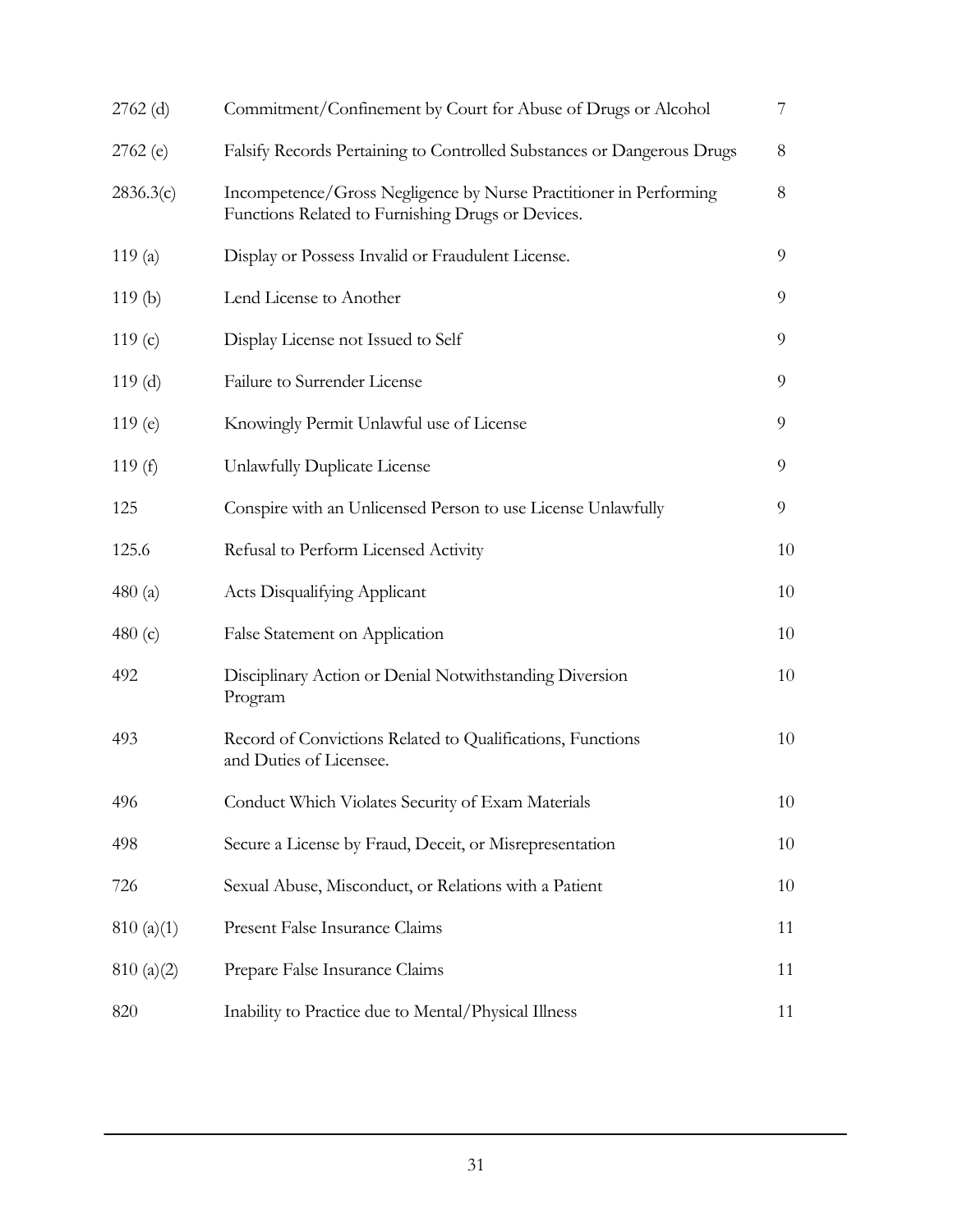<span id="page-33-0"></span>

 P (916) 322-3350 | <www.rn.ca.gov> **BOARD OF REGISTERED NURSING**  P.O Box 944210, Sacramento, CA 94244-2100



# **POLICY STATEMENT ON DENIAL OF LICENSURE**

The California Board of Registered Nursing protects the public by screening applicants for licensure in order to identify potentially unsafe practitioners. Statutory authority for denial of licensure is set out in Business and Professions Code Sections 480-487, 492, 493, 496, 810, 820-828, 2750-2765, and 2795-2797.

The law provides for denial of licensure for crimes or acts which are substantially related to nursing qualifications, functions, or duties. A crime or act meets this criterion if, to a substantial degree, it evidences present or potential unfitness to perform nursing functions in a manner consistent with the public health, safety, or welfare (California Code of Regulations, Section 1444).

The Board may deny licensure on the basis of:

- Conviction of crime substantially related to the practice of nursing.
- Any act involving dishonesty, fraud, or deceit with intent to substantially benefit self or another or to substantially injure another.
- Any act which is grounds for revocation of a license.
- Making a false statement on the application for license.
- Breach of examination security.

#### **Convictions**

The Board considers most convictions involving sex crimes, drug crimes, and crimes of violence to be substantially related to nursing practice. Board regulations list examples of such crimes or acts to include, but not be limited to:

- Conviction of child abuse.
- Violation of Nursing Practice Act.
- Conviction as a mentally disordered sex offender.
- Crime or act involving narcotics, dangerous drugs, or dangerous devices.
- Conviction of assault and/or battery.

#### **Rehabilitation**

If the Board determines that an act or crime is substantially related to the practice of nursing, then it is the responsibility of the applicant to present sufficient evidence of rehabilitation.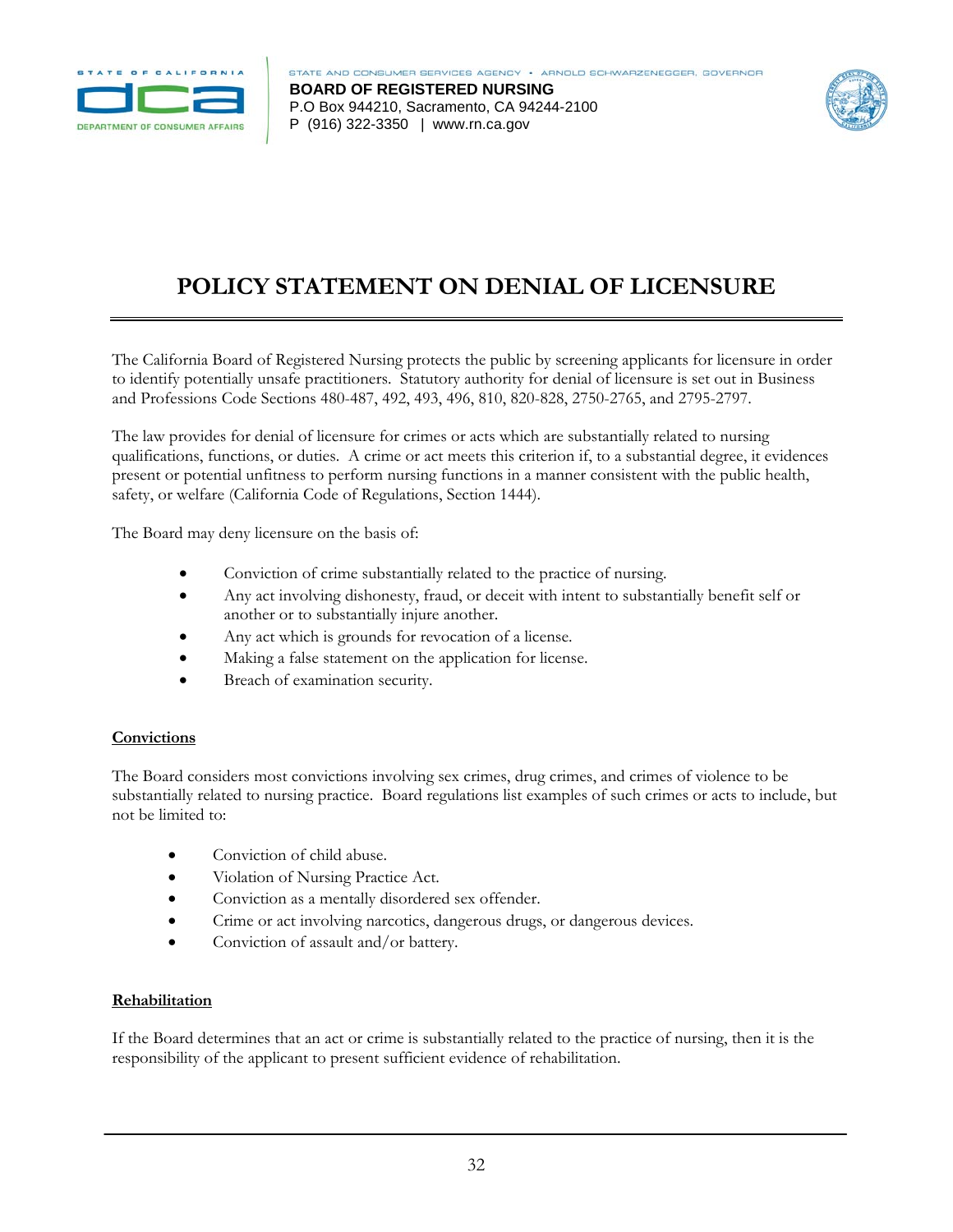When considering denial of license, the Board takes into account the following criteria to evaluate the rehabilitation of the applicant. (California Code of Regulations, Section 1445).

- 1. Nature and severity of the acts or crimes.
- 2. Additional subsequent acts.
- 3. Recency of acts or crimes.
- 4. Compliance with terms of parole, probation, restitution, or other sanctions.
- 5. Evidence of rehabilitation submitted by applicant.

The Board has developed the following list of suggested evidence of rehabilitation for applicants whose licensure is in question.

It should be noted that the board applies the same denial criteria for applications for interim permits and temporary license as it uses for permanent licensure.

In summary, the Board of Registered Nursing screens applications fairly but cautiously, applying the above criteria. Schools of nursing are encouraged when counseling prospective nursing students to make them aware that there could be potential licensure problems due to serious acts or convictions as described above. In this manner, students have the opportunity to explore other career options prior to investing substantial time in a nursing program if it appears that a prior serious act or conviction may jeopardize licensure due to its substantial relationship to the practice of nursing.

## **EVIDENCE OF REHABILITATION**

should consider providing to the Board. All items should be mailed directly to the Board by the individual or At the time of application for licensure, the burden of proof lies with the applicant to demonstrate sufficient competent evidence of rehabilitation to establish fitness to perform nursing functions in a manner consistent with public health, safety, and welfare. The following list itemizes types of evidence which the applicant agency who is providing information about the applicant.

- 1. Copies of court documents pertinent to conviction, including documents specifying conviction and sanctions, and proof of completion of sanction.
- 2. Letter from applicant describing underlying circumstances of arrest and conviction record as well as any rehabilitation efforts or changes in life since that time to prevent future problems.
- 3. Letters of reference from nursing program instructors concerning attendance, participation, and performance in nursing program.
- 4. Letters of reference from past and/or current employers.
- 5. Letters from recognized recovery programs attesting to current sobriety and length of time of sobriety if there has been a history of alcohol or drug abuse.
- 6. A current mental status examination by a clinical psychologist or psychiatrist. The evaluation should address the likelihood of similar acts or convictions in the future, and should speak to the suitability of the registered nursing profession for the applicant.
- 7. Letters of reference from other knowledgeable professionals, such as probation or parole officers.
- 8. Copy of Certificate of Rehabilitation or evidence of expungement proceedings.
- 9. Evidence of compliance with and completion of terms of probation, parole, restitution, or any other sanctions.
- 10. For endorsement applicants, copies of:
	- a. Formal accusation and determination of other state,
	- b. Copies of evidence presented to other state in order to obtain reinstatement of license or reduction or penalty,
	- c. Terms of probation and evidence of current compliance if currently on probation in another state.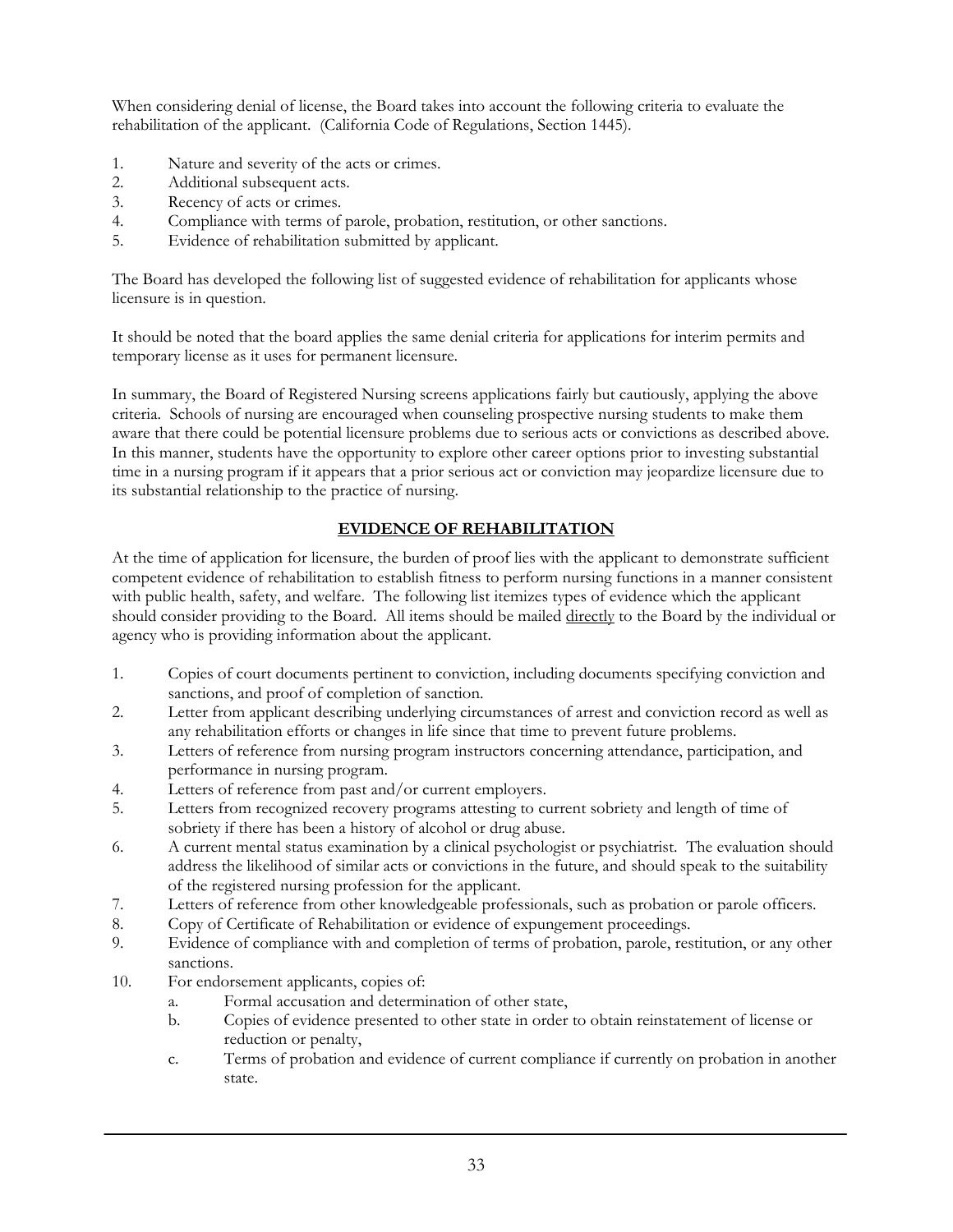### **STATUTORY AUTHORITY FOR DENIAL OF LICENSURE (Summarized Version of Business & Professions Code)**

#### **Grounds for Denial**

- 480 (a) Board may deny a license on the basis of:
	- (1) Conviction of a crime, after time for appeal, irrespective of a subsequent order under Section 1203.4 of the Penal Code.
	- (2) Any act involving dishonesty, fraud or deceit with intent to substantially benefit self or another, or substantially injure another.
	- (3) Any act which is grounds for suspension or revocation of registered nurse's license.
- (b) May not deny license solely on basis of felony conviction if there is certificate of rehabilitation. (Penal Code 4852.01)
- (c) May deny license if applicant knowingly made false statement of fact required in application.

#### **Criteria for Related Crimes Required**

481 Board must have criteria to assist in considering denial, revocation, suspension of license in order to determine whether a crime or act is substantially related to nursing qualifications, functions, or duties. (BRN criteria specified in Section 1444 of California Code of Regulations).

#### **Criteria for Rehabilitation Required**

482 Board must have criteria to evaluate rehabilitation when considering (a) denial or (b) suspension or revocation of license. Board must consider all competent evidence of rehabilitation furnished by applicant or licensee. (Section 1445 of California Code of Regulations).

#### **Attestations of Good Moral Character Not Required**

484 No applicant can be required to submit attestations of good moral character.

#### **Procedure for Board Upon Denial**

485 Upon denial the Board must (a) serve a statement of issues or (b) notify the applicant of the denial stating the reasons and the right to a hearing. The right to a hearing is waived if a written request is not received within 60 days.

#### **Reapplication After Denial**

- 486 Upon denial the Board must inform the applicant of the earliest date for reapplication, state that all competent evidence of rehabilitation will be considered upon reapplication, and send a copy of the criteria for rehabilitation.
- 487 If a hearing is requested it must be conducted within 90 days of request, except for OAH extensions or at applicant's request.
- 492 Successful completion of any diversion program under the Penal Code or successful completion of an alcohol and drug problem assessment program under the Vehicle Code does not prohibit the Board from denying or disciplining a license based upon the underlying misconduct.
- 493 The record of the conviction of a crime shall be conclusive evidence of the fact that the conviction occurred and the Board may inquire into the circumstances surrounding the crime in order to fix the degree of discipline or to determine if the conviction is substantially related.

#### **Violations of Exam Security**

496 Board may deny, suspend, revoke, or restrict license on grounds that applicant for licensure subverted or attempted to subvert administration of examination.